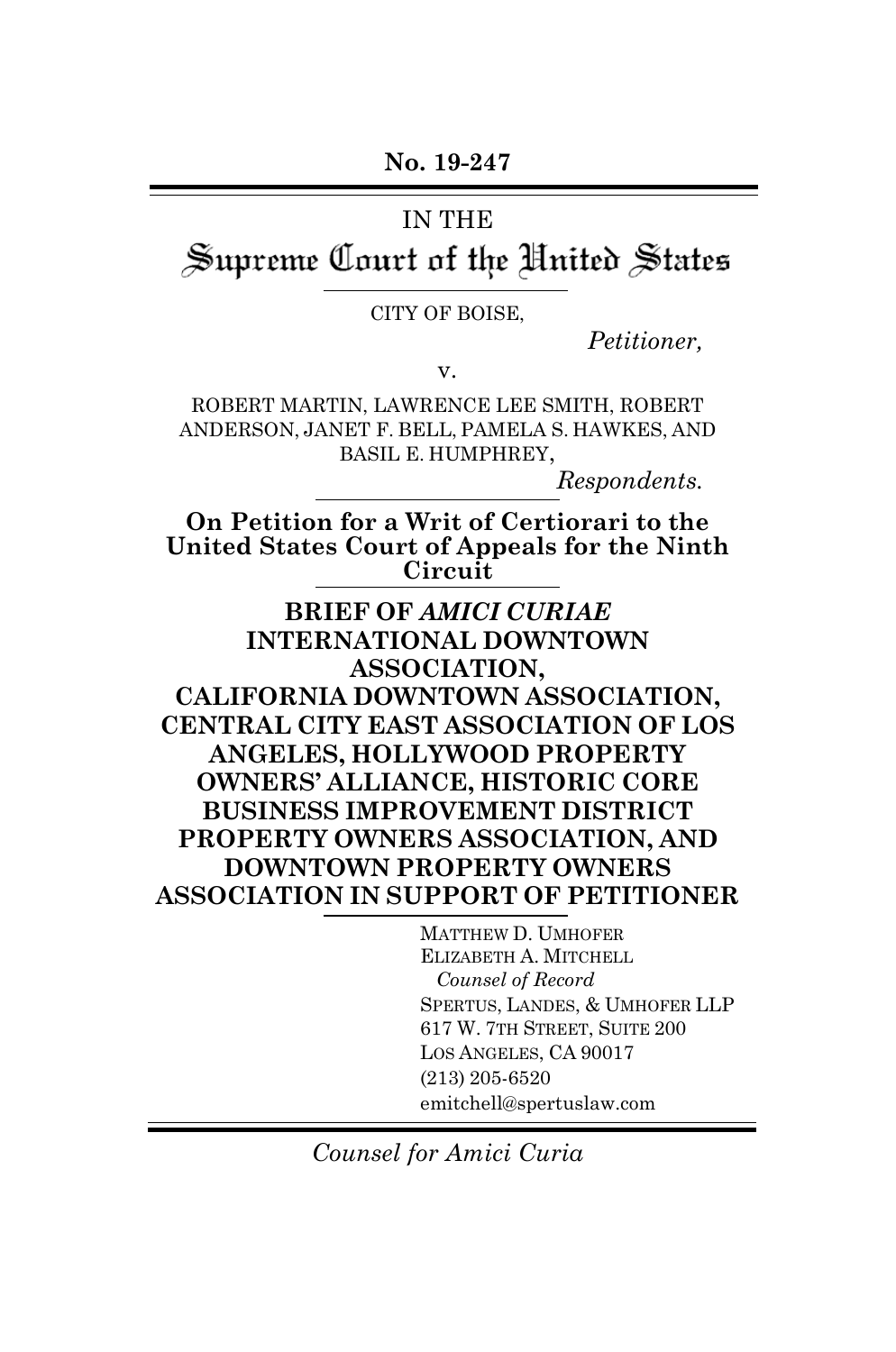# **TABLE OF CONTENTS**

# **PAGE**

|    | <b>INTRODUCTION AND SUMMARY OF</b>                                                             |  |
|----|------------------------------------------------------------------------------------------------|--|
|    |                                                                                                |  |
| I. | The Consequences of the Ninth<br>Circuit's Decision Have Been                                  |  |
|    |                                                                                                |  |
|    | B. Seattle, Washington 11                                                                      |  |
|    | C. Sacramento, California  14                                                                  |  |
|    | D. Hollywood, California 17                                                                    |  |
| Н. | Outside the Ninth Circuit, the<br>Ambiguous Language and Circuit<br>Split is Wreaking Havoc 19 |  |
|    |                                                                                                |  |
|    |                                                                                                |  |
|    |                                                                                                |  |
|    | D. Baltimore, Maryland 25                                                                      |  |
|    |                                                                                                |  |

i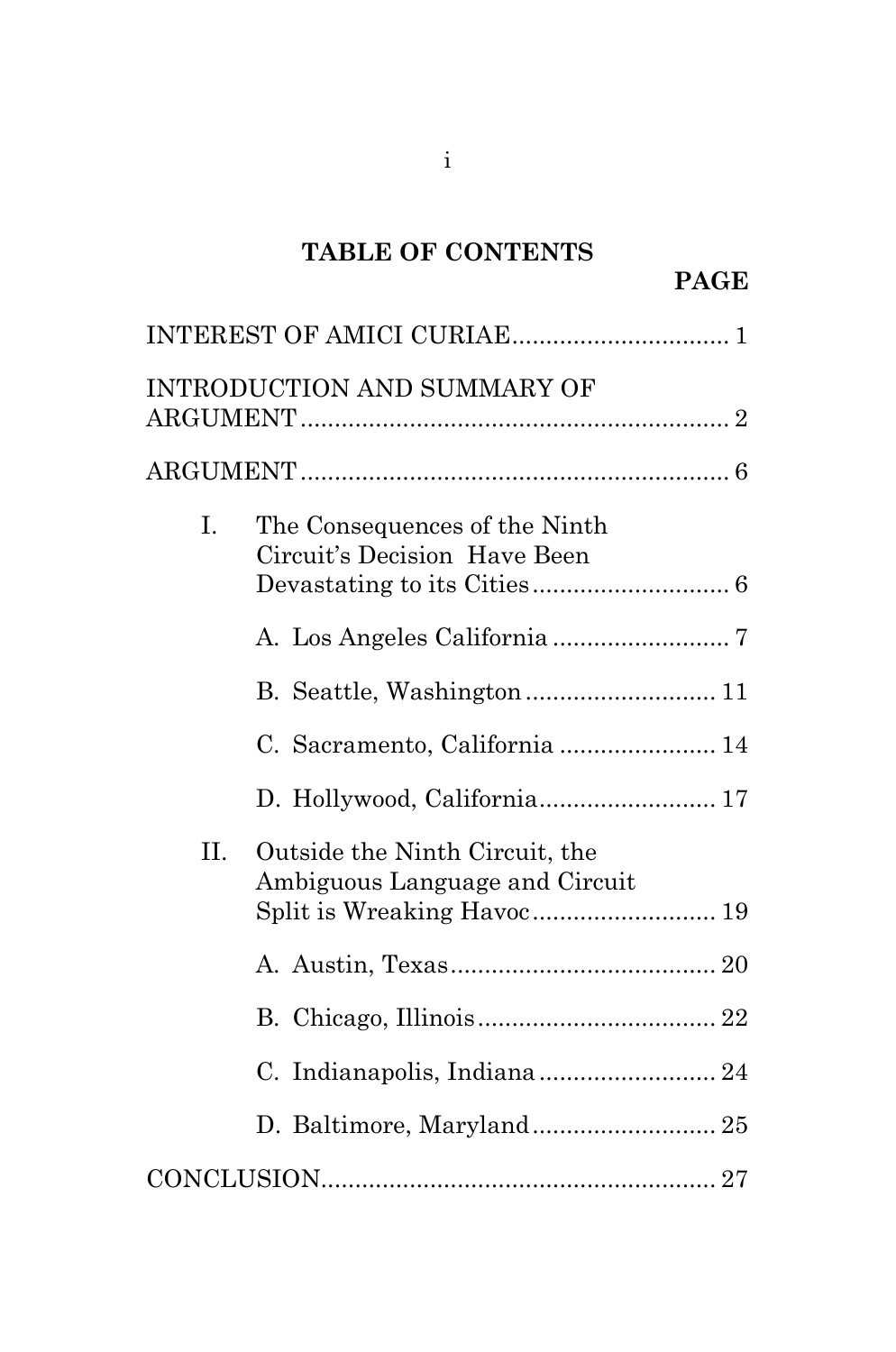# **TABLE OF AUTHORITIES**

**Cases Page(s)**

| Martin v. City of Boise |  |
|-------------------------|--|
|                         |  |

## **Court Documents**

| Declarations in Support of Motion to Intervene at     |  |
|-------------------------------------------------------|--|
| Docket No. 120-3, Mitchell v. City of Los Angeles, et |  |
| al., (C.D. Cal. June 24, 2019) (No. 16:cv-01750-      |  |
|                                                       |  |

# **Other Authorities**

| Mitchell Armentrout, Massive Tent City cleanup<br>biggest in recent memory, residents say, Chicago<br>Sun Times (Mar. 29, 2019),                                                                                                                        |  |
|---------------------------------------------------------------------------------------------------------------------------------------------------------------------------------------------------------------------------------------------------------|--|
| https://chicago.suntimes.com/2019/3/29/18458338/                                                                                                                                                                                                        |  |
| Hayleigh Colombo, <i>Indianapolis grappling with</i><br>increase in deaths among homeless population,<br>Indianapolis Business Journal (Jan. 24, 2019),<br>https://www.ibj.com/articles/72185-indianapolis-<br>grappling-with-increase-in-deaths-among- |  |
| Castellow, J., Kloos, B., Townley, G., Previous<br>homelessness as a risk factor for recovery from<br>serious mental illnesses. Community Mental<br>Health Journal, vol. 51, pp. 674-84 (Aug. 2015) 14                                                  |  |
| Mayor Eric Garcetti, LA Homeless Growing Faster<br><i>than Homeless Housing</i> , CityWatch                                                                                                                                                             |  |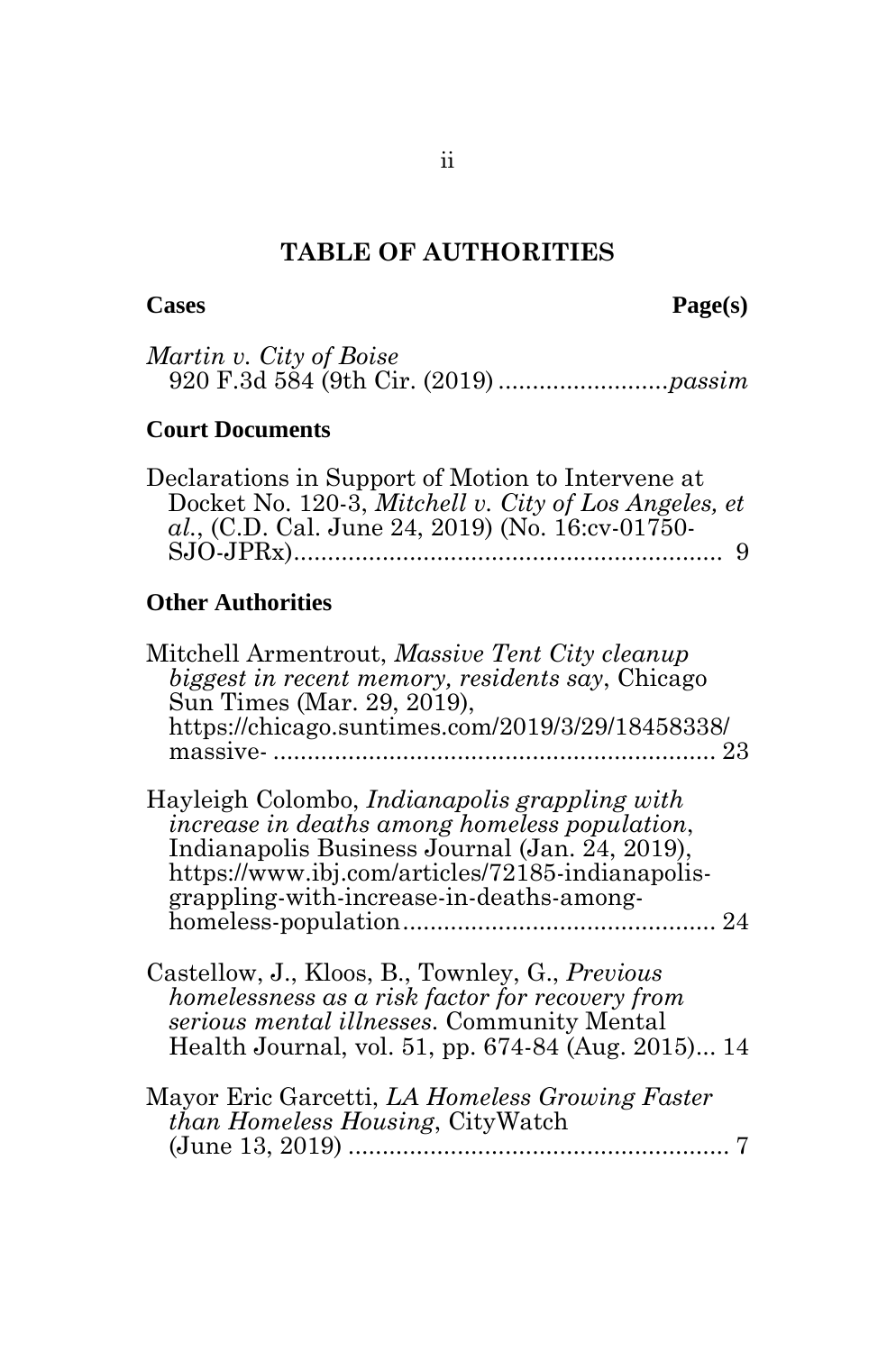| Martin Gould, <i>California's homeless crisis engulfs its</i><br>capital as Sacramento's business owners tell how<br>they confront naked junkies and streets covered in<br><i>feces, urine, and syringes—with no solution in sight, Daily Mail (Aug. 28, 2019, 12:19 PM),</i><br>https://www.dailymail.co.uk/news/article-<br>7396585/Californias-homeless-crisis-engulfs-<br>capital-Sacramentos-people-confront-naked- |
|--------------------------------------------------------------------------------------------------------------------------------------------------------------------------------------------------------------------------------------------------------------------------------------------------------------------------------------------------------------------------------------------------------------------------|
| Joel Grover and Amy Corral, LA's Rat Problem<br>Grows Even After City Cleans Up Trash Heaps<br><i>Revealed by NBC4 I-Team, NBC Los Angeles (June</i><br>10, 2019, 10:24 PM),<br>https://www.nbclosangeles.com/news/local/LA-<br>Crawling-With-Rodents-511112152.html 8                                                                                                                                                   |
| Joel Grover and Amy Corral, Your Insurance is<br>Canceled Because of Homeless Tent Fires, NBC Los<br>Angeles (Sept. 23, 2019, 10:54 PM),<br>https://www.nbclosangeles.com/news/local/LA-<br>Homeless-Encampment-Fires-Insurance-Rates-<br>Tents-Homelessness-561145811.html 10                                                                                                                                           |
| Theo Hayes, Crews working to offer resources to<br>homeless during bitter cold, WBAL TV 11, show<br>transcript (Jan. 30, 2019, 5:17 PM),<br>https://www.wbaltv.com/article/baltimore-<br>homeless-bitter-cold-conditions/26090995 27                                                                                                                                                                                     |
| Matthew Hendrickson, Woman sexually assaulted at<br>homeless encampment after man promised to find<br>her shelter, Chicago Sun Times (July 11, 2019, 4:48)<br>PM),<br>https://chicago.suntimes.com/2019/7/11/20690686/t<br>ent-city-homeless-camp-chicago-sexual-assault-                                                                                                                                                |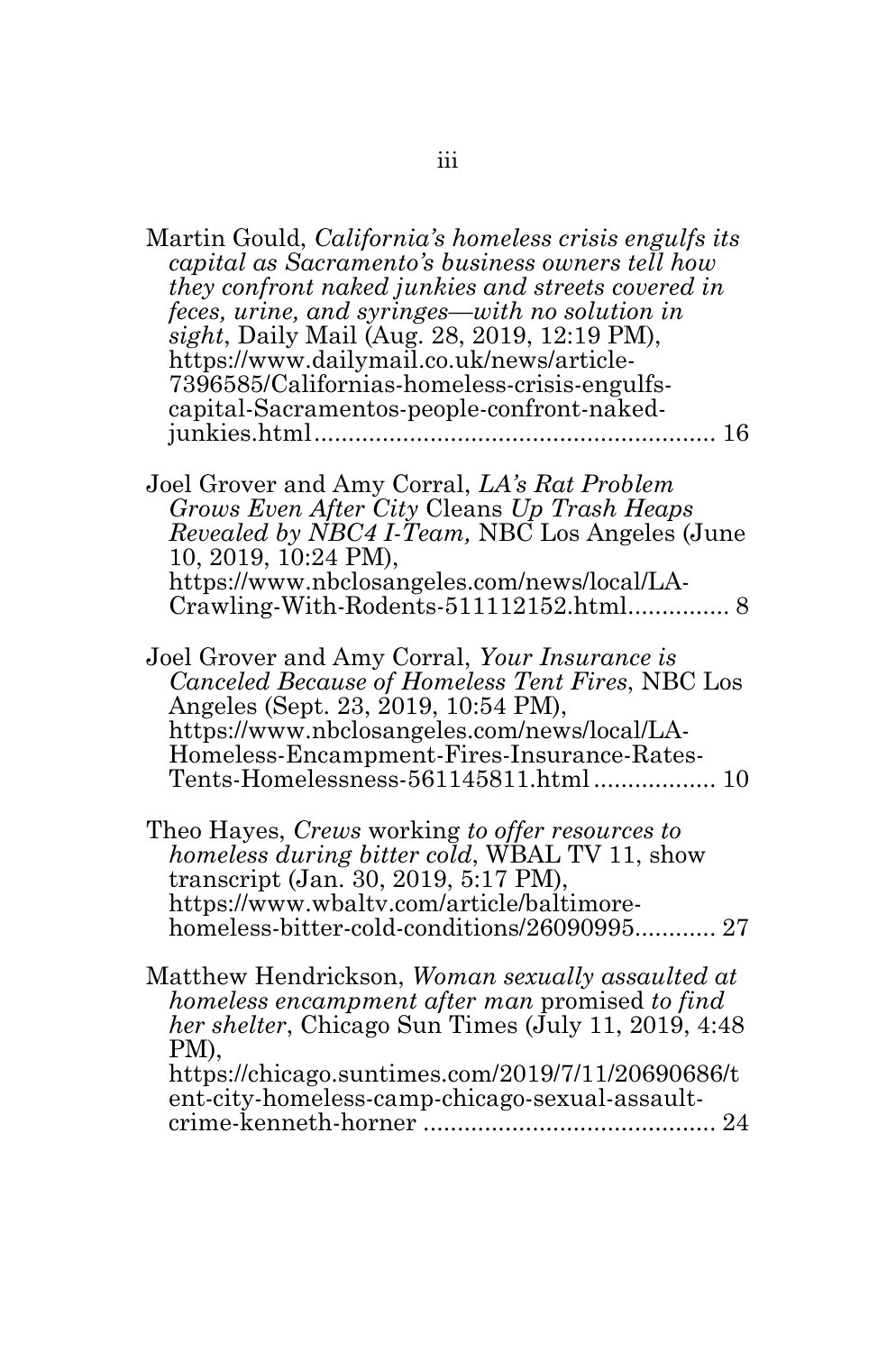| Evelyn Holmes, Propane tank explodes at South Loop<br>tent city, 80 homeless people forced to move, ABC<br>Chicago (Jan. 30, 2019),<br>https://abc7chicago.com/propane-tank-explodes-at-<br>south-loop-tent-city-80-homeless-people-<br>23                |
|-----------------------------------------------------------------------------------------------------------------------------------------------------------------------------------------------------------------------------------------------------------|
| Eric Johnson, Seattle is Dying, KOMO News (Mar.<br>14 2019), https://komonews.com/news/local/komo-                                                                                                                                                        |
| Eric Leonard, Crime Amongst LA's Homeless<br>Population Rises Again, NBC Los Angeles (Feb. 13,<br>2019, 3:06 AM),<br>https://www.nbclosangeles.com/news/local/Crime-<br>Amongst-LAs-Homeless-Population-Rises-Again-                                      |
| Scott P. Lindsay, System Failure: Report on Prolific<br>Offenders in Seattle's Criminal Justice System<br>(Feb. 2019).<br>https://downtownseattle.org/files/advocacy/system-<br>failure-prolific-offender-report-feb-2019.pdf  12                         |
| Steve Lopez, Column: He died Sunday on a West L.A.<br>sidewalk. He was homeless. He is part of an<br>epidemic, L.A. Times (Sept. 4, 2019, 10 AM),<br>https://www.latimes.com/california/story/2019-09-<br>04/homeless-deaths-los-angeles-coroner-record 9 |
| Tom Schuba, <i>Homeless man shot to death at "Tent</i><br>City" in South Loop: state police, Chicago Sun<br>Times (Feb. 19, 2019),<br>https://chicago.suntimes.com/2019/2/19/18355088/h<br>omeless-man-shot-to-death-at-tent-city-in-south-               |
| Nicholas Slayton, Crime Rises Again in Downtown,<br>Los Angeles Downtown News (Jan. 15, 2019),                                                                                                                                                            |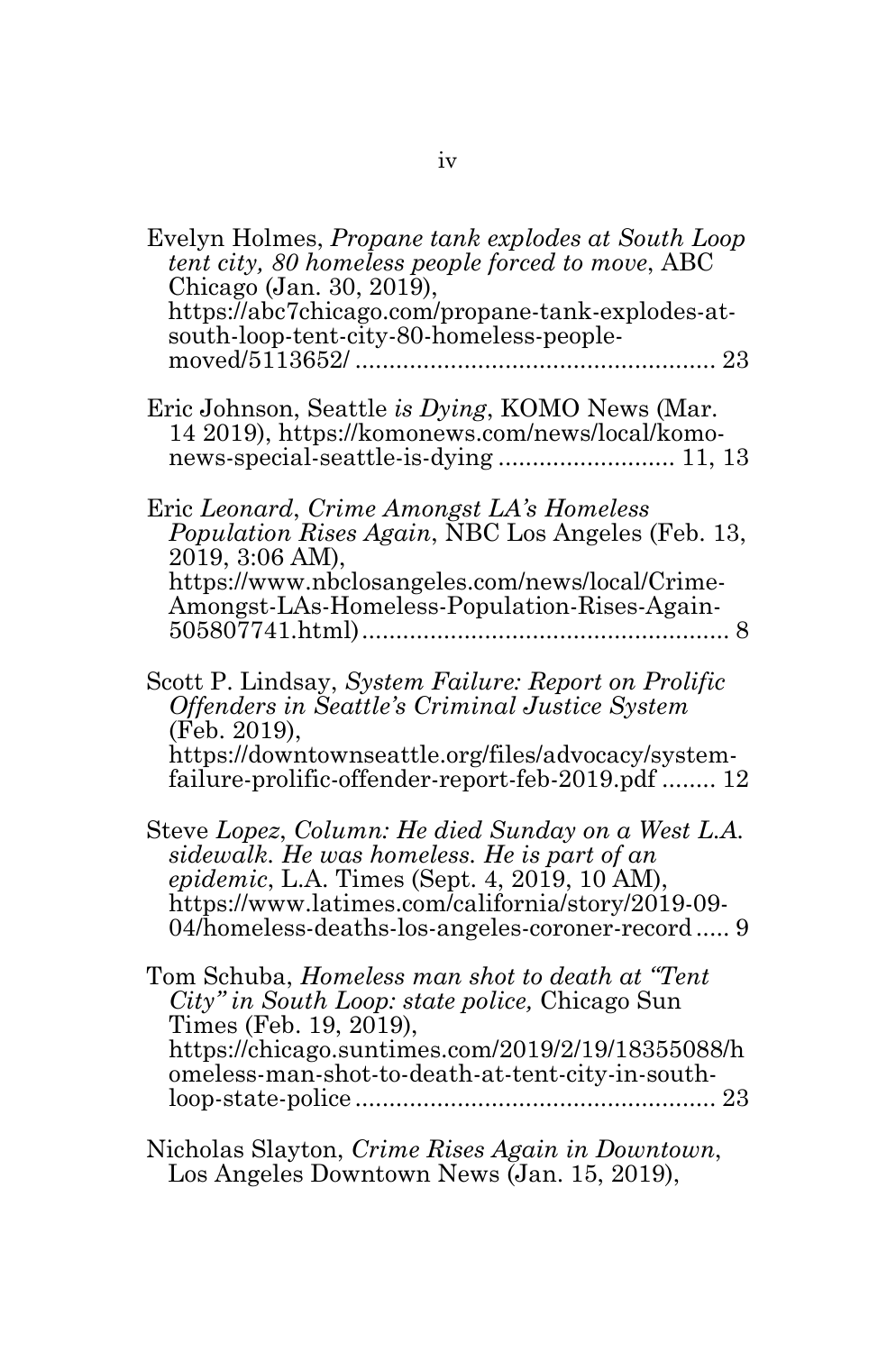<span id="page-5-0"></span>

| http://www.ladowntownnews.com/news/crime-rises-<br>again-in-downtown/article_19c44618-1834-11e9-                                                                                                                                                                                                                          |
|---------------------------------------------------------------------------------------------------------------------------------------------------------------------------------------------------------------------------------------------------------------------------------------------------------------------------|
| Treffert, DA, Dying With Their Rights On, American<br>Journal of Psychiatry, 130(9), p. 1041                                                                                                                                                                                                                              |
| Odette Yousef, Where can homeless people pitch tents<br><i>in Chicago?, Chicago Coalition for the Homeless</i><br>(Oct. 23, 2017),<br>https://www.chicagohomeless.org/wbez-can-                                                                                                                                           |
| Homeless woman sexually assaulted in "Tent City" in<br><i>Chicago</i> , Fox Chicago (Apr. 3, 2019),<br>https://www.fox32chicago.com/news/homeless-<br>woman-sexually-assaulted-in-tent-city-                                                                                                                              |
| Sacramento <i>County</i> Department of Health Services,<br>Sacramento County 2018 Homeless Deaths Report:<br>$1/1/2017 - 12/31/2017$ (Nov. 16, 2018),<br>https://dhs.saccounty.net/PRI/Documents/Health%<br>20Care%20for%20the%20Homeless/Meeting%20M<br>aterials/2018/20181116/Homeless%20Deaths%20R<br>eport%202017%20- |
| %20PowerPoint%20Presentation.pdf  14                                                                                                                                                                                                                                                                                      |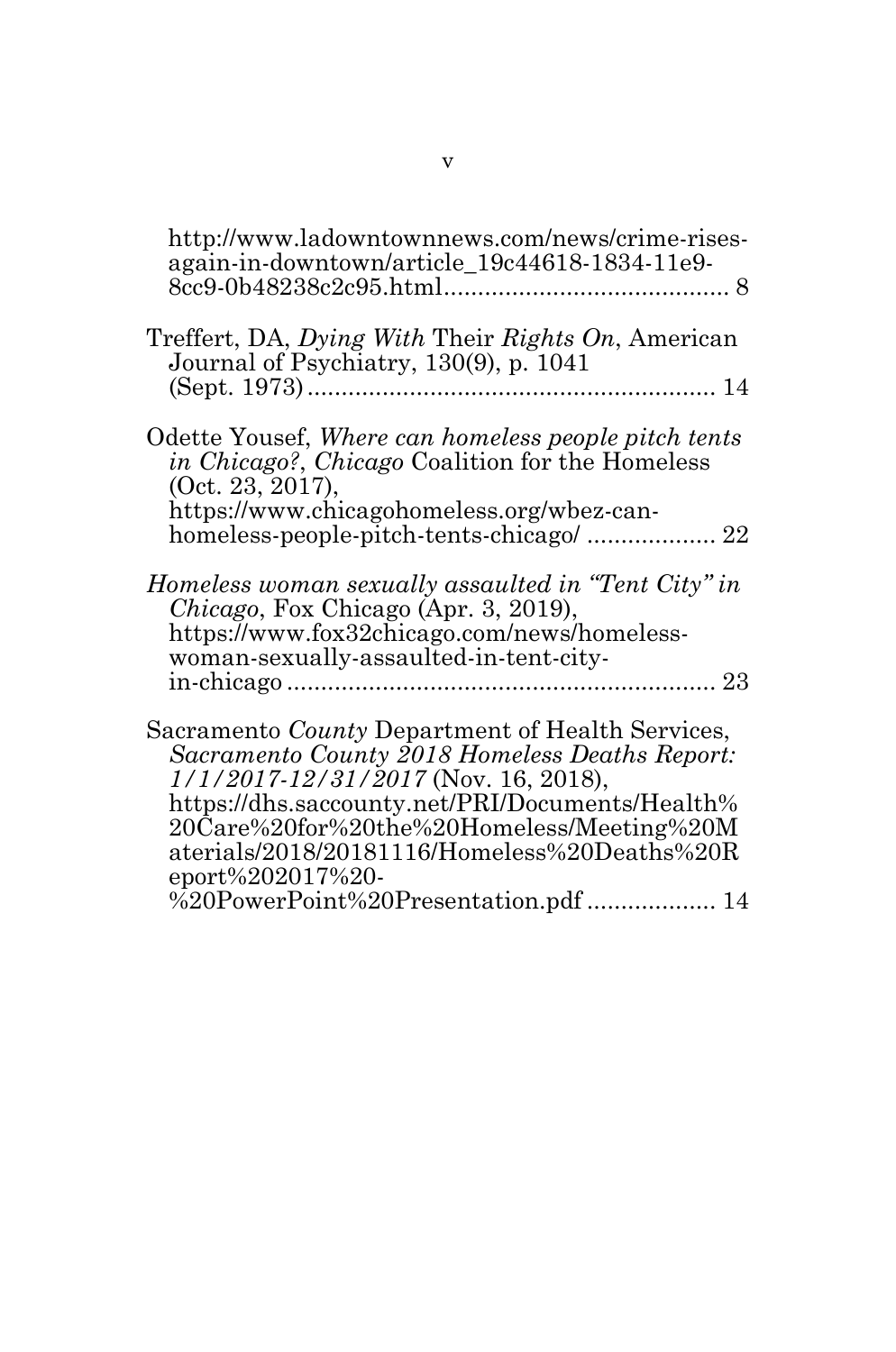#### **INTEREST OF AMICI CURIAE[1](#page-5-0)**

The Ninth Circuit's decision in *Martin* has inflamed the homelessness crisis by fomenting uncertainty among local governments struggling to balance their need for clean and safe streets, and the civil rights of those who live on them. And as governments' hands are being tied, the private sector is left little choice but to intervene for the public good or risk ruin.

The inter-circuit inconsistencies fostered by *Martin* and the ambiguous language used by the Ninth Circuit has flummoxed local governments throughout the country—which in turn has had a profoundly troubling impact on homeless and housed alike. As cities withdraw services, public safety, health, and welfare declines rapidly. When citizens are left in chaos, compassion and empathy begin to erode. This Court's intervention is necessary to resolve the conflict among circuits and clarify the role local government is permitted to take to ensure the safety of all its citizens.

The International Downtown Association ("IDA") is a trade association with voluntary membership aimed at urban place management organizations, notfor-profit quasi-government entities managing city or town centers. IDA is a world leader and champion for vital and livable urban centers. Its members include

<sup>1</sup> Rule 37 statement: All parties received timely notice of *amici's* intent to file this brief; their consent letters have been lodged with the Clerk. No counsel for any party authored this brief in whole or in part and no person or entity other than *amici* and its members funded its preparation or submission.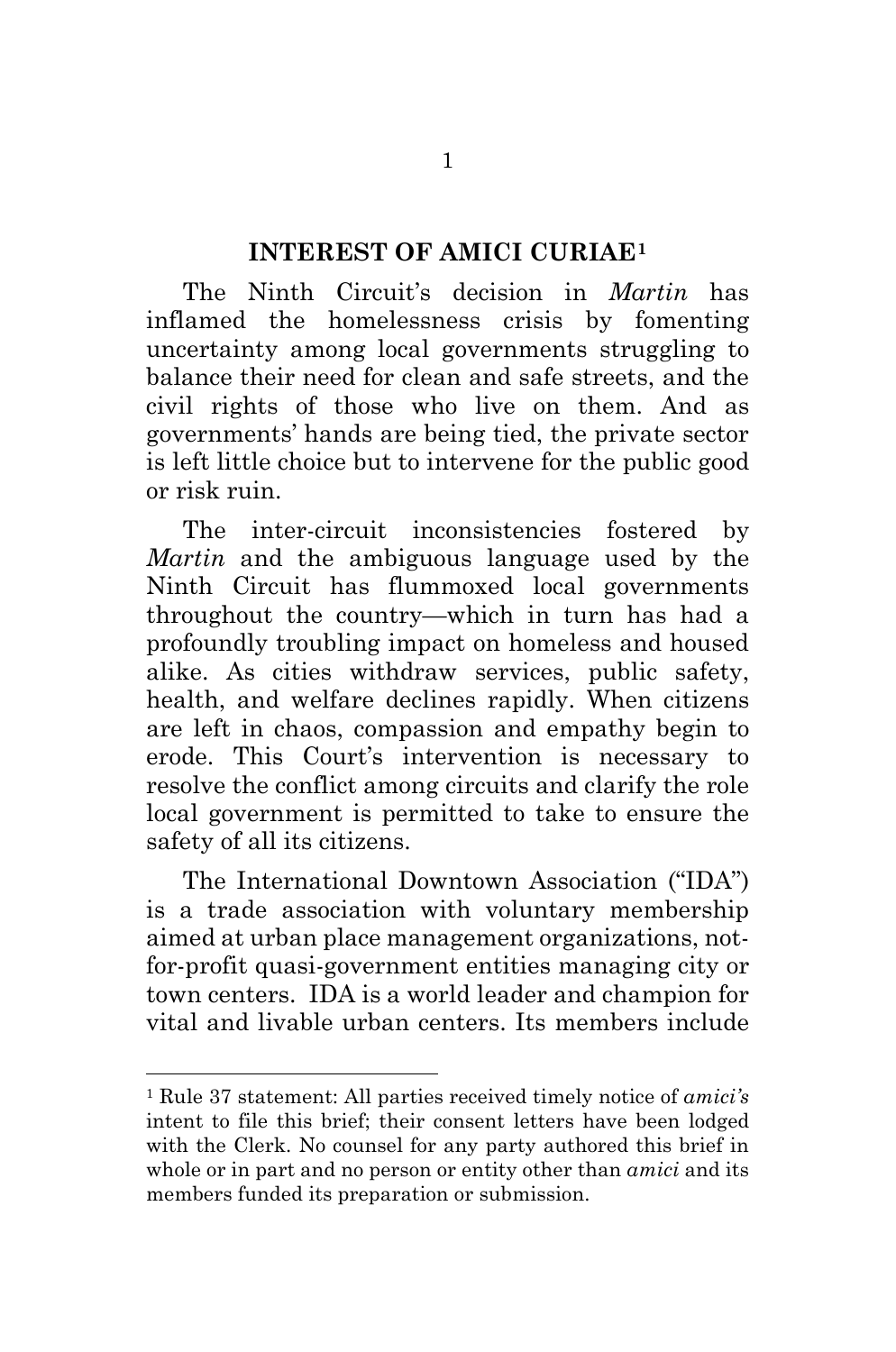business improvement districts, community benefit districts, downtown development authorities, town center managers, and city agencies that oversee the development of the municipalities' city centers. California Downtown Association, like IDA, is a representative membership association with the primary purpose of exchanging information pertinent to business districts and formulating solutions to mutually shared problems, including helping publicprivate partnerships manage the increasingly difficult issues surrounding those experiencing homelessness.

Central City East Association is the principal advocate for property owners, businesses, employees, and residents of the area known as "Skid Row" in Los Angeles. Skid Row has become known as the epicenter for homelessness in this country, with the highest concentration of homeless, both sheltered and unsheltered, in its 50-square blocks. Hollywood Property Owners' Alliance manages business improvement districts in Hollywood, California. Historic Core Business Improvement District Property Owners Association, and Downtown Property Owner Association manage business improvement districts in their areas: the "Historic Core" section of Downtown Los Angeles, and the "Fashion District" section of Downtown Los Angeles respectively.

#### **INTRODUCTION AND SUMMARY OF ARGUMENT**

With *Martin* handcuffing local governments' ability to actively address homeless issues, the private sector has been forced to fill that void, conducting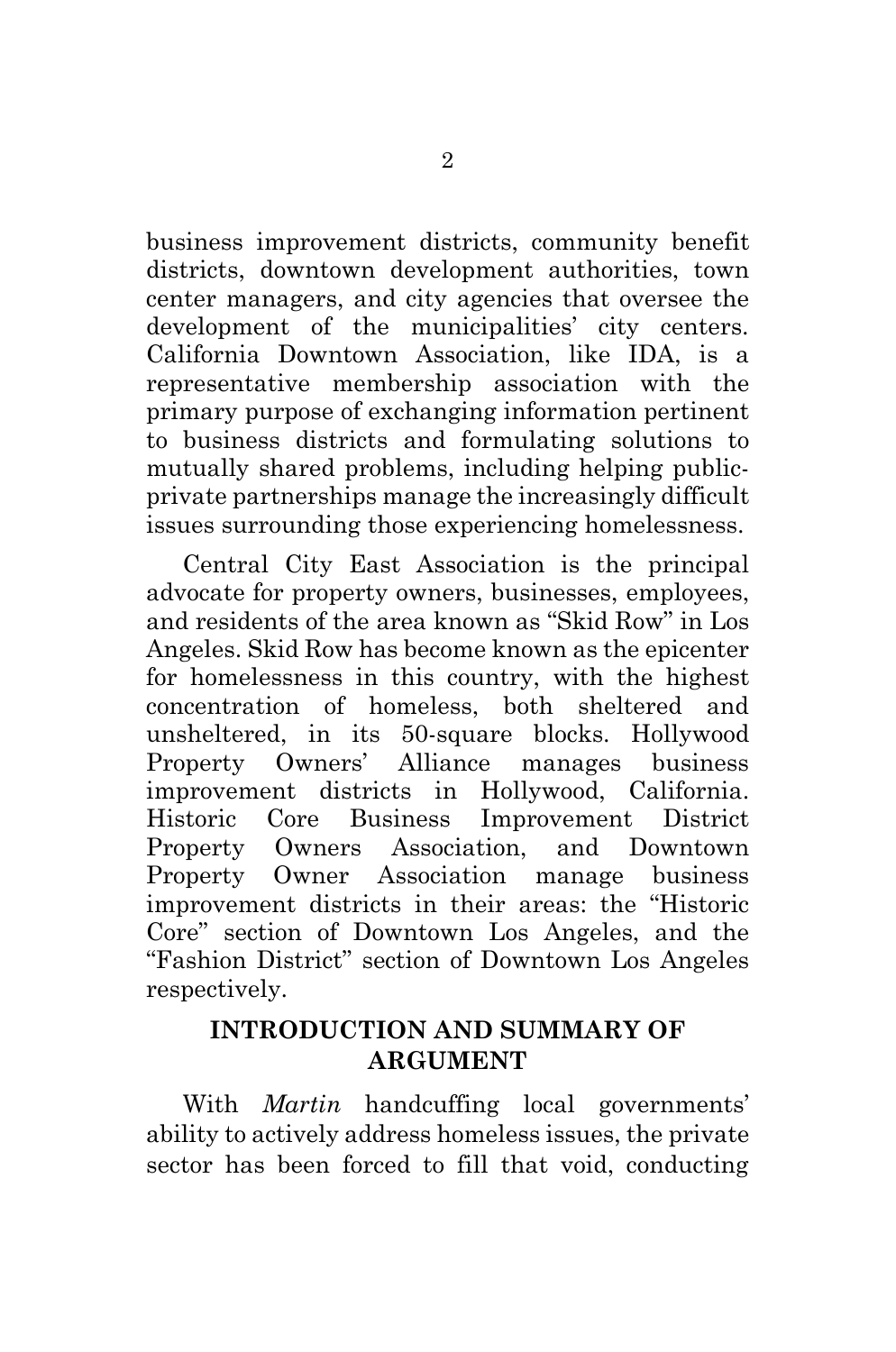outreach, cleaning up streets, and connecting homeless with services at significant cost. But without traditional police powers, local management entities are unable to protect themselves or their memberbusinesses from the effects of government abandonment. The Ninth Circuit's decision thus erodes local communities not only on a basic humanitarian level, but also undermines the very economic engine that powers most of these cities.

Throughout the Ninth Circuit, ordinary people small business owners, shop clerks, students—find themselves unable to secure basic government assistance in matters of safety and sanitation. Los Angeles' Skid Row is a prime example. Skid Row, a 50-square-block area in the heart of Downtown L.A., has long been a locus of human hardship. But in large part because of the Ninth Circuit's decision in *Martin v. City of Boise*, the hardship has become inhumanity.

According to the Los Angeles Homeless Services Authority, almost 5,000 homeless individuals live in the one-square-mile of Skid Row, and approximately 60 percent are unsheltered and living on the sidewalks. The build-up of property makes it impossible to determine what items are a health or safety risk. The mountains of garbage, food waste, human waste, and contaminated items are breeding grounds for rats, which in turn breeds disease. The anonymity afford by tents permits criminals to peddle their illicit wares—weapons, narcotics, even humans—undisturbed. In one of the most prosperous cities in the country, innocent people—small children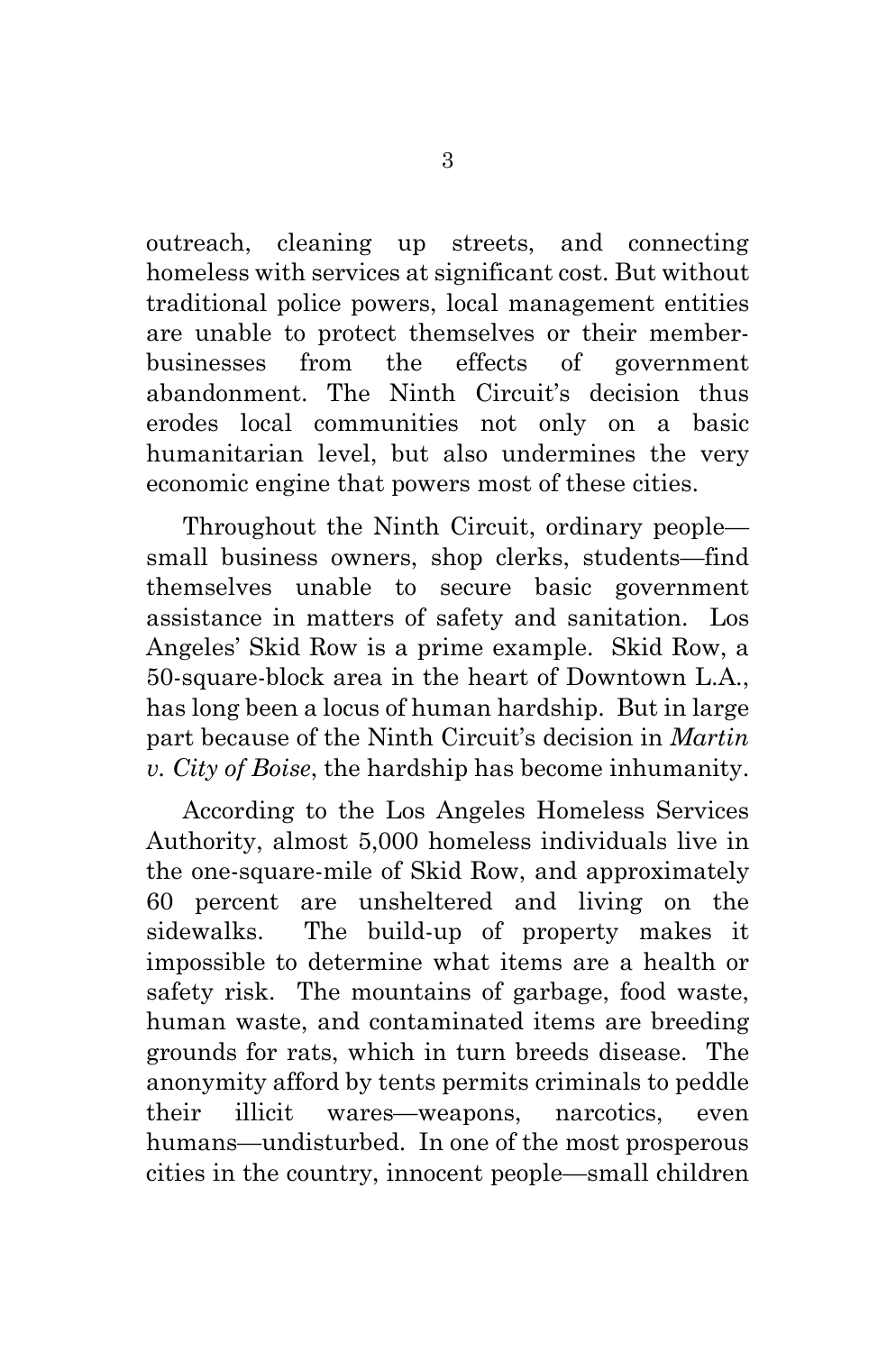whose parents lost their jobs, residents who are trying desperately to claw their way out of the cycle of homelessness and poverty, small business owners trying to make a living—now face conditions worse than those found in developing countries. The uncertainty unleashed by *Martin* has unquestionably inhibited the ability of local government to address this human tragedy, and as a result, the problem has multiplied.

Other cities and towns throughout the Ninth Circuit are experiencing similar crises. In Seattle, narcotics possession of up to 3 grams is tolerated, which—combined with the explosion of persons living in public—has led to an open-air drug market where heroin is injected in front of children and people wander through the streets in a drug-induced stupor. Long-standing businesses are closing their doors due to crime. In one district in Sacramento, tent encampments have increased 466% since *Martin* was decided; crime both by and on homeless individuals has risen. And in Hollywood, where the community has historically embraced its homeless residents, the systems and services have been overwhelmed. As much as the community fights to lift those experiencing homelessness out of poverty, without incentive to stay clean and off the streets, many—if not most—revert to old habits. Throughout the Ninth Circuit, our cities have lost one of their most important tools to ensure safety and sanitation while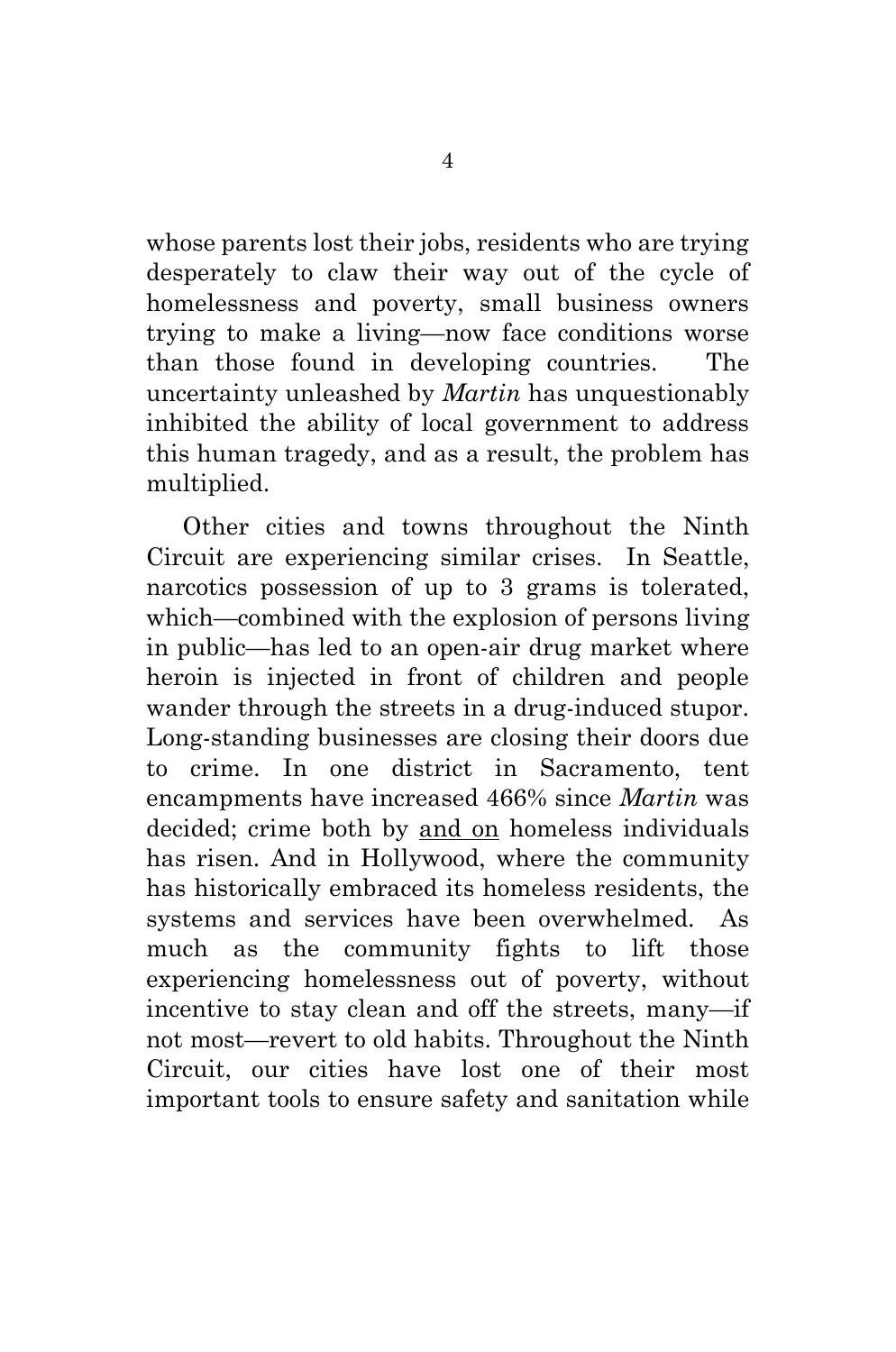connecting homeless persons with services: enforcement of the law.

 The legal conflict between the circuits forces cities nationwide to choose between their respective obligations to maintain safe and clean cities and fear of violating the constitution. The private sector, through business management associations, has made every effort to fill the shoes of local governments to find solutions, but without constitutional authority to regulate conduct, that effort is overwhelmed by the depth of the crisis.

Just three months ago in Austin, Texas the city council repealed or significantly amended several ordinances due to the increasing confusion about government's authority in regulating its own streets. The number of people sleeping on sidewalks in downtown Austin has since increased by 135%, causing pandemonium in the community. In cities like Baltimore, Indianapolis, and Chicago, local governments remain in flux, unsure about how to address these issues in ways that are both humane and constitutionally permissible. This has resulted in tragedy on the deepest levels: people dying subject to the elements, violent attacks on and by homeless individuals, sexual assaults on homeless women, the mentally ill and drug-addicted left to languish without the means to help themselves or mental acuity to accept help from others.

With the lack of clarity in the law, local governments have delegated by abnegation to the private sector which is limited in its capabilities.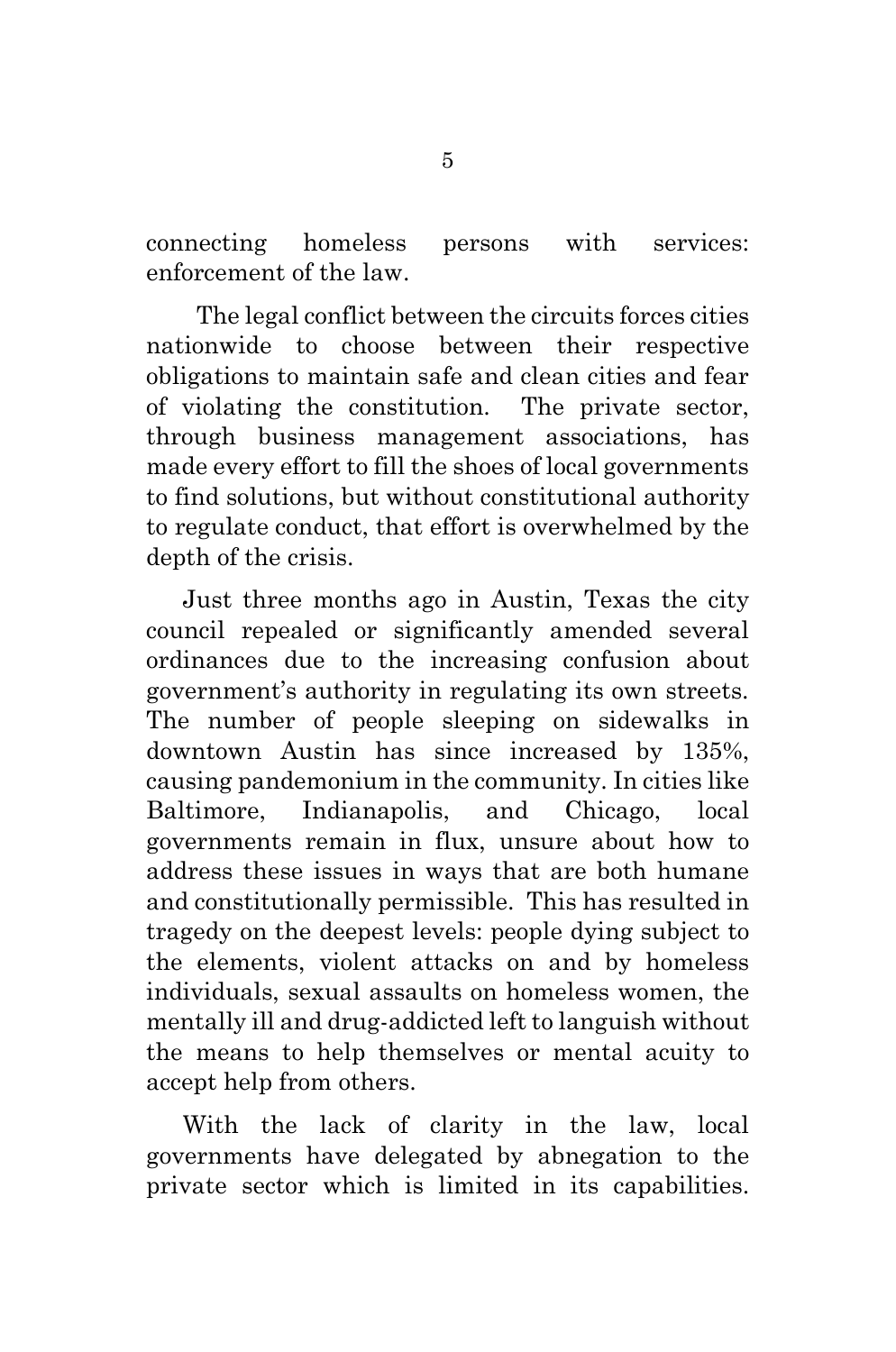Allowing our homeless neighbors to reside on the streets is no good for anyone. For the businesses this means a struggle. For the homeless, this may mean death. For all of us it means a loss of humanity.

#### **ARGUMENT**

#### **I. The Consequences of the Ninth Circuit's Decision Have Been Devastating to its Cities**

<span id="page-11-0"></span>Today's homeless crisis has been building for years. Simultaneously, urban centers, the traditional powerhouse of the local economy, have experienced a resurgence in development, with intentional efforts to encourage community at all levels. Due to various policy decisions and legal challenges, city governments have become increasingly ineffective at managing this crisis. And so the private sector has embraced this responsibility: Centro San Antonio invested \$140,000 in homeless outreach and street clean-up programs; Downtown Seattle Association formed a Human Services Committee to identify roles for the business community in each of the city's most prominent homeless issues; Washington D.C.'s Downtown Business Improvement District manages and coordinates services at the Downtown Service Center; Hollywood's Entertainment Business Improvement District helped established Hollywood 4WRD ("Four Walls, a Roof, and a Door"), a broad coalition coming together to coordinate homeless outreach, expand housing alternatives, connect homeless person with existing services, and develop new services as needs are identified. But without the constitutional authority to regulate behavior and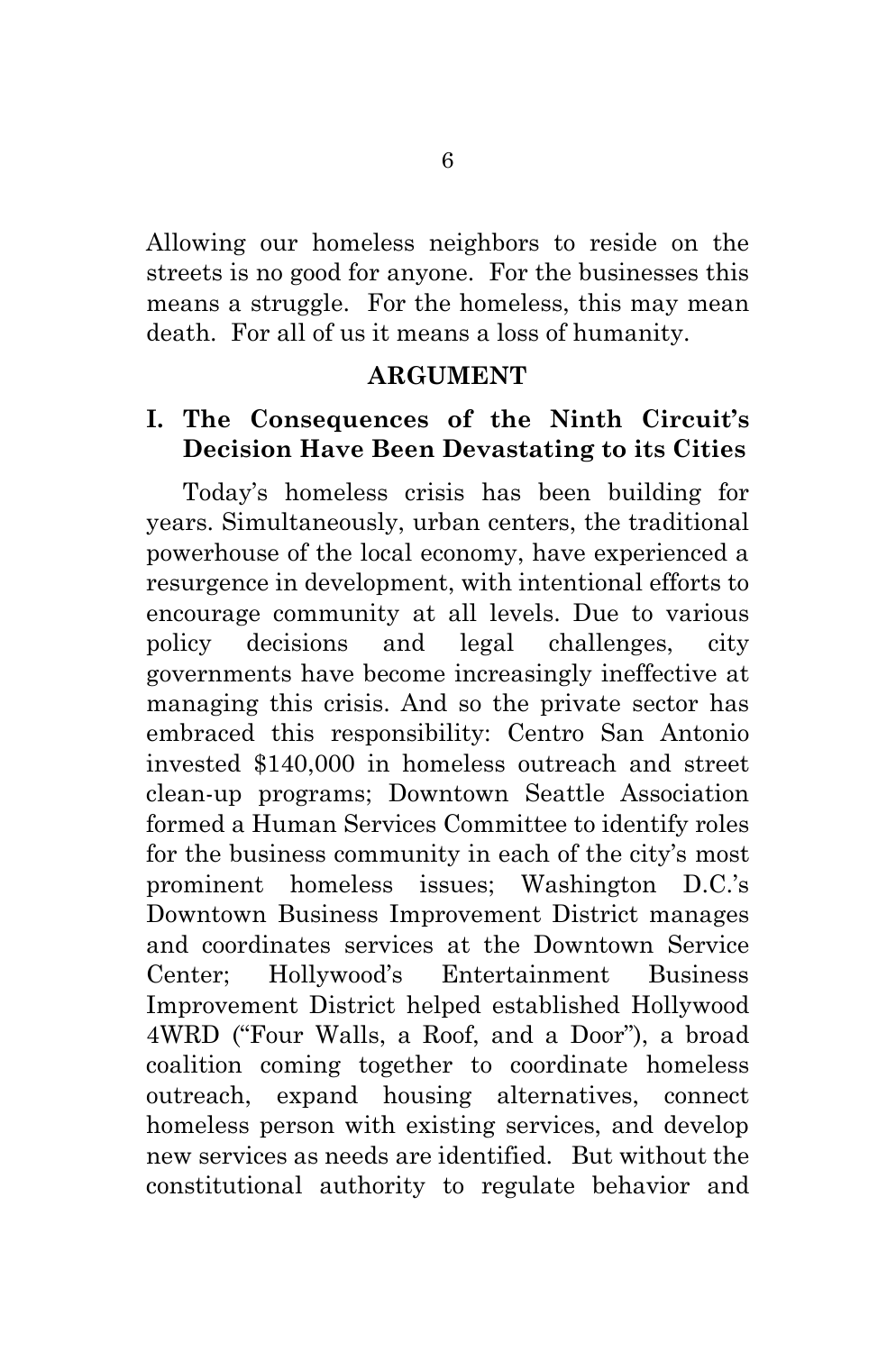enforce order, the crisis grown larger than the private sector can manage. With the lower court's order in *Martin v. City of Boise*, cracks emerge in the dam. The practical result has been nothing short of disastrous for the housed and the homeless alike.

#### **A. Los Angeles, California**

Los Angeles current ability to house all homeless within the city, $2$  and will not for at least a decade, if ever. Thus, as accurately predicted, is has simply "abandon[ed] enforcement of a host of laws regulating public health and safety." *Martin v. City of Boise*, 920 F.3d 584, 594 (9th Cir. 2019) (Smith, J., dissenting).

<span id="page-12-0"></span>Citing *Martin,* the City of Los Angeles entered into a settlement agreement earlier this year permitting homeless individuals to live and maintain a nearly unlimited amount of property on the sidewalks in Skid Row, a 50-square block area in the heart of downtown L.A. The Los Angeles City Attorney has explained that after *Martin*, the city had no choice but to abandon enforcement of both its anti-camping and property restriction laws. Now that policy has extended city-wide and unincorporated areas of Los Angeles County have followed suit.

<span id="page-12-1"></span>According to Los Angeles Housing Services Authority, the homeless count in Los Angeles has

<sup>2</sup> Los Angeles' homeless population is growing at a rate that faroutpaces its housing provision, with no plan even being discussed that would meet *Martin's* high standard. Mayor Eric Garcetti, *LA Homeless Growing Faster than Homeless Housing*, CityWatch (June 13, 2019).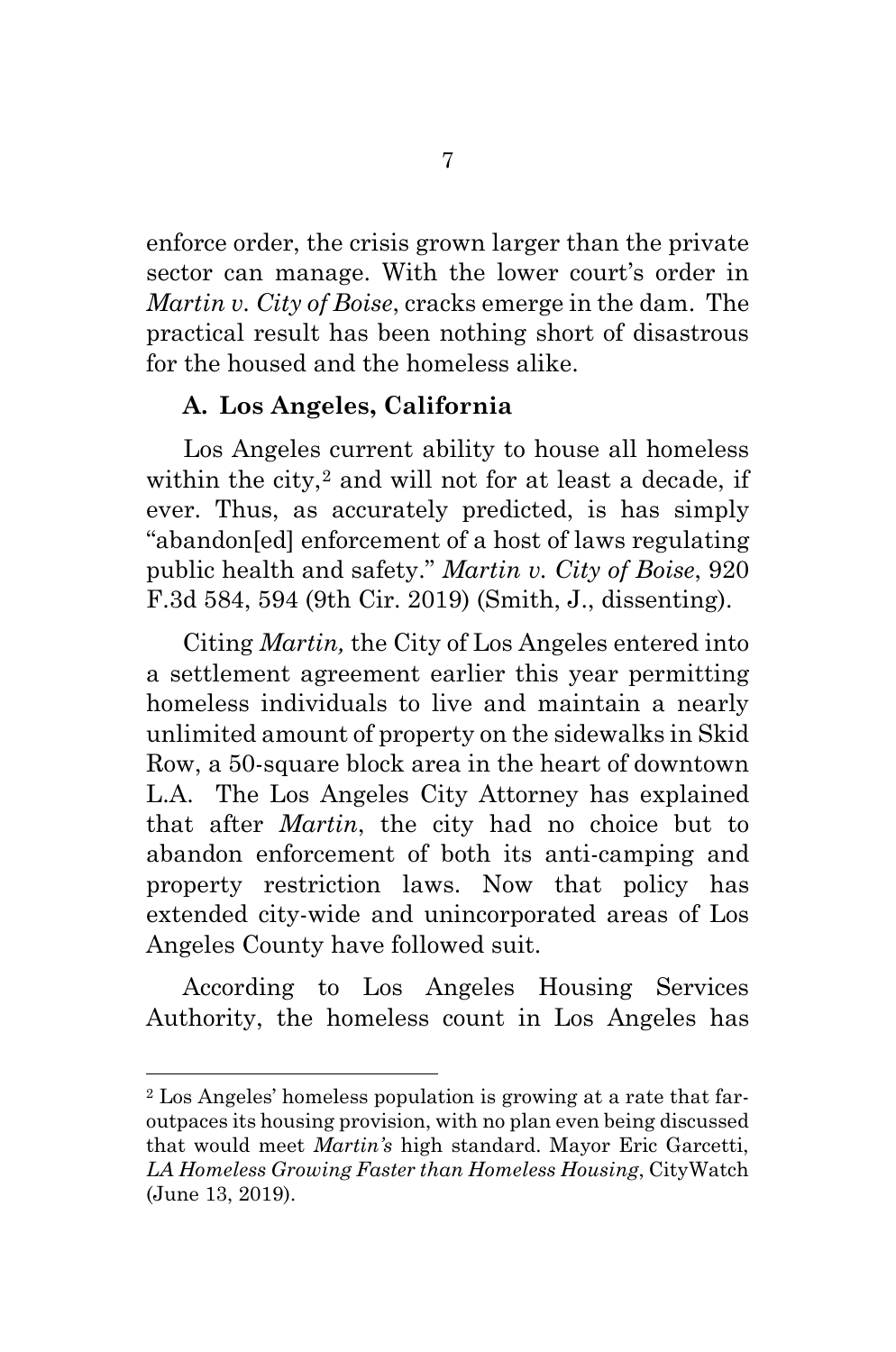nearly doubled in the last three years; Los Angeles County has nearly 60,000 homeless persons, approximately 75% of whom are unsheltered. By far the highest concentration of those unsheltered is found in Skid Row. With increased population density, unlimited property accumulation has become a hotbed for flea-infested rats and other vermin, which are largely responsible for the recent outbreaks of medieval disease.[3](#page-12-0) Large items also obstruct the free passage and use of the streets and sidewalks. With increased homeless encampments has come rampant drug sales and use which in turn provides a platform for violent assaults and property crimes.[4](#page-12-1) The structures, garbage, human waste, and other detritus allowed to flourish creates an ongoing situation throughout Skid Row that is crippling for local

<sup>3</sup> *See e.g.*, Joel Grover and Amy Corral, *LA's Rat Problem Grows Even After City Cleans Up Trash Heaps Revealed by NBC4 I-Team,* NBC Los Angeles (June 10, 2019, 10:24 PM), https://www.nbclosangeles.com/news/local/LA-Crawling-With-Rodents-511112152.html

<span id="page-13-1"></span><span id="page-13-0"></span><sup>4</sup> Eric Leonard, *Crime Amongst LA's Homeless Population Rises Again*, NBC Los Angeles (Feb. 13, 2019, 3:06 AM), https://www.nbclosangeles.com/news/local/Crime-Amongst-LAs-Homeless-Population-Rises-Again-505807741.html); Nicholas Slayton, *Crime Rises Again in Downtown*, Los Angeles Downtown News (Jan. 15, 2019), http://www.ladowntownnews.com/news/crime-rises-again-indowntown/article\_19c44618-1834-11e9-8cc9-0b48238c2c95.html ("The 2018 figures were higher than 2016 levels in almost every category.")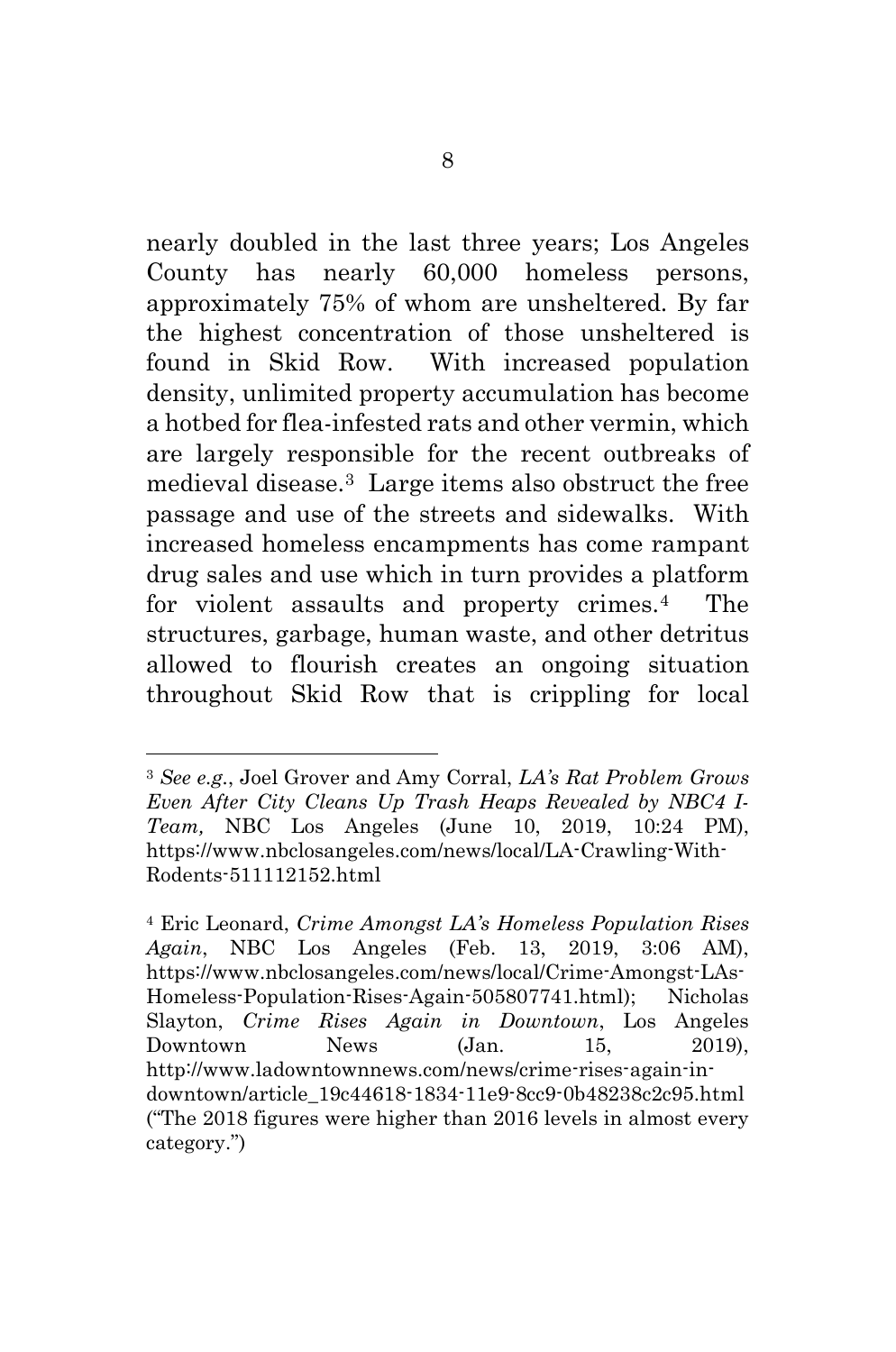businesses, unlivable for residents, and often deadly for those on the street.<sup>[5](#page-13-0)</sup>

The massive build-up of property and tents has made the sidewalks unpassable: Charles Van Scoy, who is restricted to a wheelchair is trapped in his own home; Karyn Pinsky must walk with her young son in a stroller in the middle of traffic.<sup>[6](#page-13-1)</sup> The Inner-City Arts Center had to hire security to walk with students and staff to and from campus. *Id*. Business owners in the area have suffered: customers cannot access their businesses or are declining to hire them due to conditions on the street, they are spending hundreds of thousands of dollars on increased sanitation and security measures and cannot maintain employees. *Id*. Joseph Burke has lost tenants and hundreds of thousands of dollars in client accounts. *Id*. Residents and workers throughout the area are confronted daily by disease, illicit drug sales and use, prostitution, and general filth and squalor. *Id*. A single mother living in the heart of skid row with her child regularly has to disinfect her home because of the fleas that ride on their pant legs as they walk past homeless encampments surrounding their building. People are

<sup>5</sup> Steve Lopez, *Column: He died Sunday on a West L.A. sidewalk. He was homeless. He is part of an epidemic*, L.A. Times (Sept. 4, 2019, 10 AM),

<span id="page-14-0"></span>https://www.latimes.com/california/story/2019-09-04/homelessdeaths-los-angeles-coroner-record

<sup>&</sup>lt;sup>6</sup> See Declarations in Support of Motion to Intervene at Docket No. 120-3, *Mitchell v. City of Los Angeles, et al.*, (C.D. Cal. June 24, 2019) (No. 16:cv-01750-SJO-JPRx).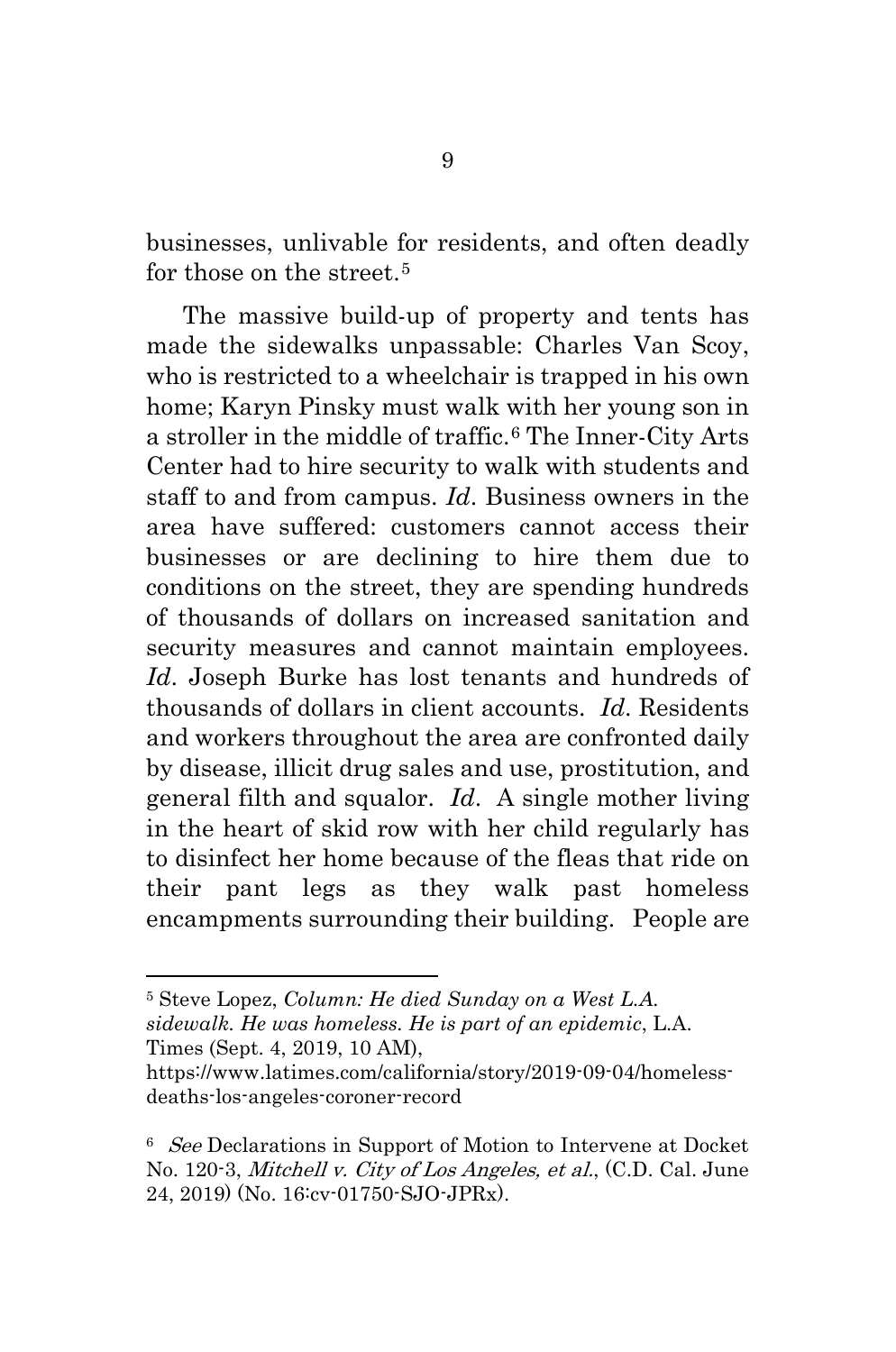openly using drugs, urinating and defecating in public. *Id*.

This travesty is not limited to the Skid Row area: in the nearby Fashion District, approximately 400 people sleep on the streets every night without basic services: trash pickup, toilets, showers, sinks, kitchen, or laundry. At the flower markets, customer cars are broken into and tents prevent patrons from loading their vehicles. The industrial buildings have endured fires from homeless camps, where heaters are set up to keep people warm, open air fires are used to cook food, utility wiring is tampered with to provide electricity, and arson is committed due to some drug or property dispute. In the first six months of 2019, there were 65 fires just in this one small area. Businesses are being dropped by insurance companies because of the fire risks due to the homeless living on their sidewalks.[7](#page-14-0) Buildings have had to drastically increase security. The Fashion District Business Improvement District purchased hazmat suits and special cleaning mats for their maintenance workers who clean the sidewalks.

Local businesses have had to close public restrooms to *all* guests due to pathogenic remnants and misuse of such spaces for drug dealing, sleeping, exposure, and assaults. The frequency of criminal

<span id="page-15-0"></span><sup>7</sup> Joel Grover and Amy Corral, Your Insurance is Canceled Because of Homeless Tent Fires, NBC Los Angeles (Sept. 23, 2019, 10:54 PM), https://www.nbclosangeles.com/news/local/LA-Homeless-Encampment-Fires-Insurance-Rates-Tents-Homelessness-561145811.html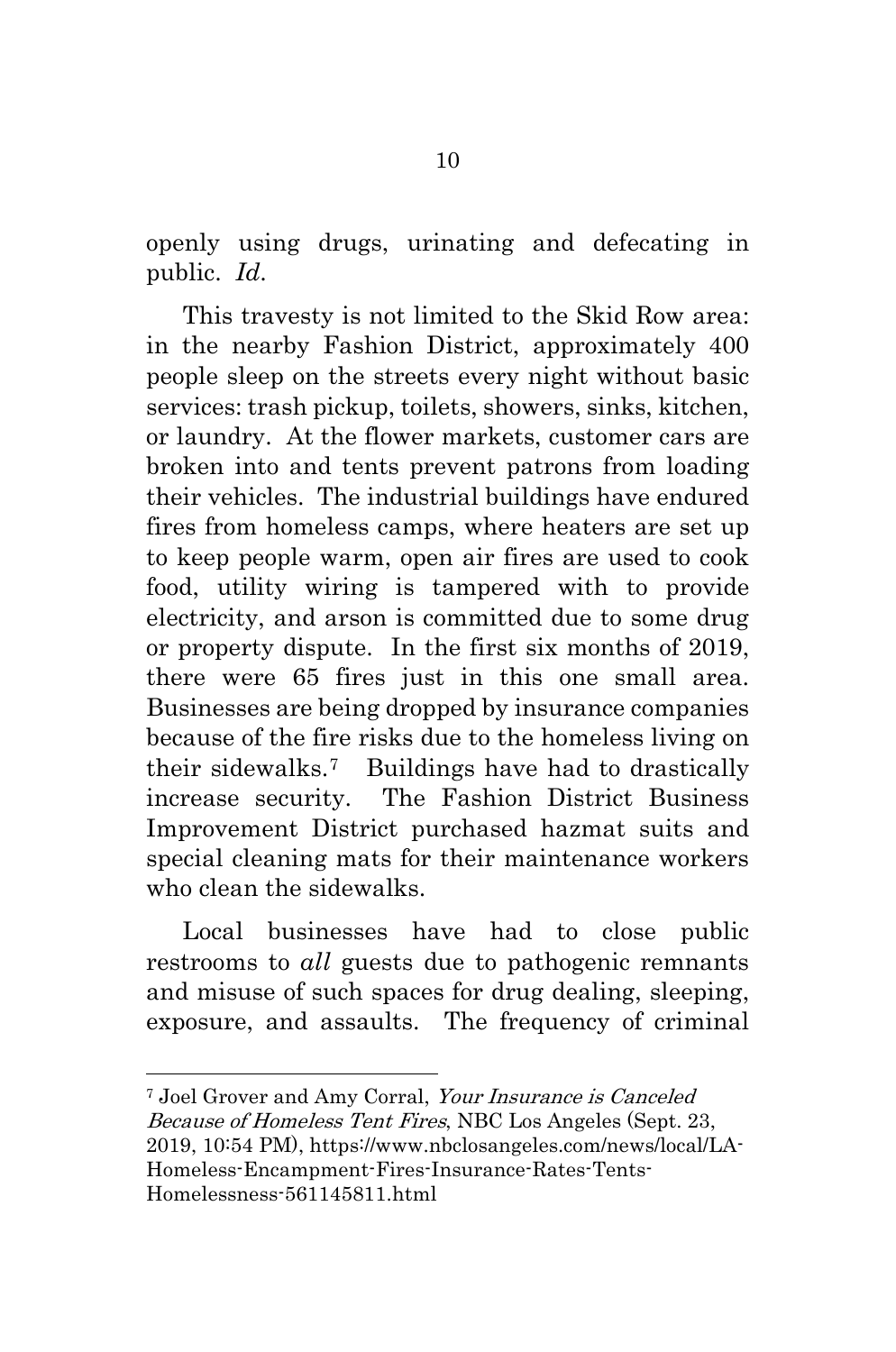conduct has expanded to the point where even determined law enforcement officials can respond only to the most violent conduct—and typically only after serious injury has occurred. Recidivism is rampant as even the few arrested quickly return to the streets.

A significant investment has been made in downtown Los Angeles to build large-scale housing developments to accommodate a larger population. Yet now with the very real threats of exposure to disease, hazardous waste, violence and crime on their doorsteps, that population growth is beginning to reverse; taking with it the economic engine driving the local economy and those providing a significant source of the much-needed homeless support.

#### **B. Seattle, Washington**

Over the last several years Seattle has experienced a steady withdrawal of City services involving individuals experiencing homelessness, peaking last year with the *Martin* decision. Compounding this problem is the federal consent decree Seattle Police Department has been under, largely surrounding its use of force (many involving homeless persons). While the use of police was in many instances unsuitable, no other city program has been instituted to replace police contacts.

The City of Seattle has also stopped arresting people with less than three grams of narcotics.[8](#page-15-0) This

<span id="page-16-0"></span><sup>&</sup>lt;sup>8</sup> Eric Johnson, *Seattle is Dying*, KOMO News (Mar. 14 2019), https://komonews.com/news/local/komo-news-special-seattle-isdying.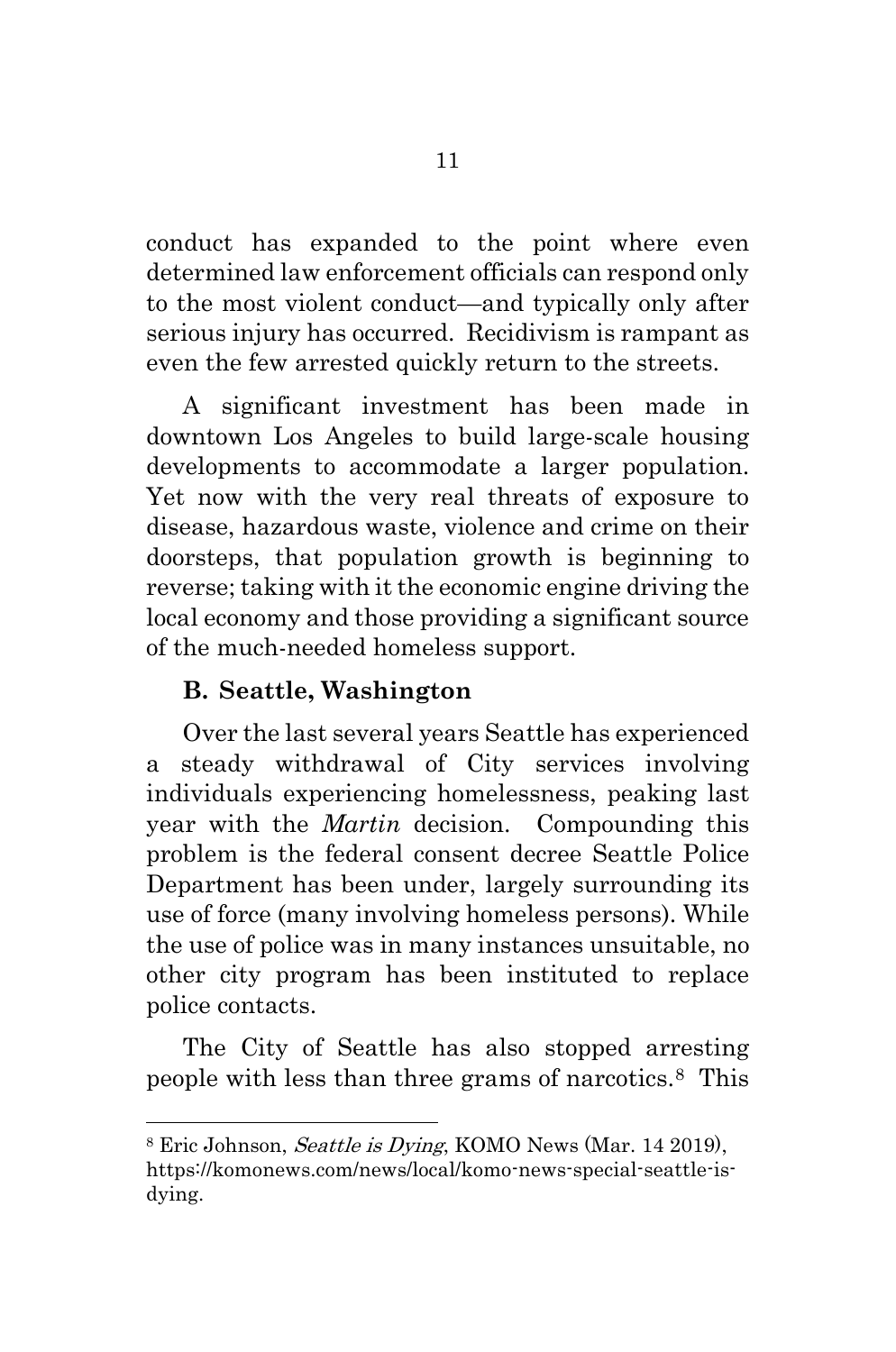has created an environment of open-air drug use, with people shooting heroin and smoking methamphetamine in public with impunity. *Id*. Many of these narcotics users are also suffering from mental health issues, turning to opioids and other street drugs to self-medicate. The proponents of this approach cite the same arguments as the majority opinion in *Martin*: that drug addicts are compelled to use narcotics, and if they happen to be in public that is not their fault. This drug culture is fueled by shoplifting and trading in stolen goods, which are often not prosecuted and as a result barely reported.[9](#page-16-0) Shopkeepers must rotate managers and clerks to ease the psychological burden of being on the front line of this crisis.

Seattle's regional economic boom has priced out the entry and mid-level wage earners; as a result, there are a high number of people who are connected to Seattle through health care needs, jobs, and the drug market but cannot afford housing. The mental health system is broken, with very few inpatient beds available. Homeless persons suffering from severe mental illnesses are held until they are minimally stable, then released without follow-up care. Certainly

<span id="page-17-0"></span><sup>9</sup> Scott P. Lindsay, *System Failure: Report on Prolific Offenders* in Seattle's Criminal Justice System (Feb. 2019), https://downtownseattle.org/files/advocacy/system-failureprolific-offender-report-feb-2019.pdf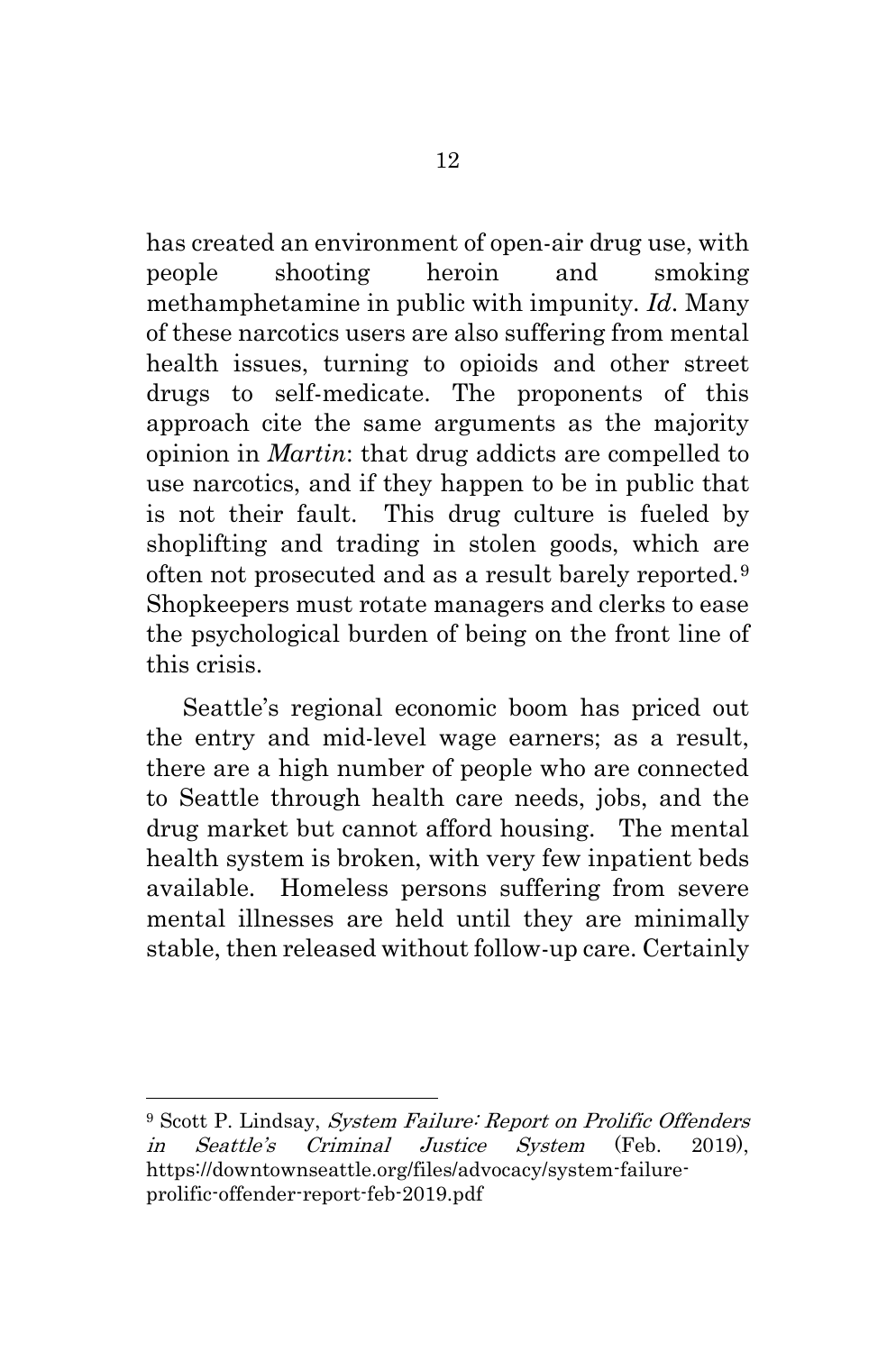not all these issues were created by the courts, but they do provide the fuel to the Ninth Circuit's match.

The issues outlined above have created a convergence zone in downtown Seattle of people living on the streets in tents or make-shift lean-tos, without bathrooms, using narcotics in the open, accumulating property and refuse *en masse*, while city officials stand by powerless to act.<sup>[10](#page-17-0)</sup>

Lou Bond manages Melbourne Tower, a beautiful ten-story office building in the heart of downtown Seattle near the city's famous Pike Place Farmers Market, the Convention Center, and the waterfront. In the past year he has seen fighting, beatings, stabbings, and shootings; he watches people inject heroin all over their bodies, his staff cleans up needles and human waste multiple times a day. He witnesses people stealing and running out of stores, selling stolen merchandise on the sidewalks, and passed out on the sidewalks in front of his building. He calls police and they tell him there is nothing they can do.

<span id="page-18-1"></span><span id="page-18-0"></span>Last month Tija Petrovich was attending an art walk presentation in Pioneer Square when her partner was attacked by a mentally unstable homeless man who picked her up off her feet and slammed her into the wall, then turned to attack others in the group. The month prior to that Tija's life was threatened. Before that she was attacked from behind by a homeless woman with a bag of glass bottles and metal objects. Studies have shown that

<span id="page-18-2"></span><sup>10</sup> Johnson, Seattle is Dying, supra.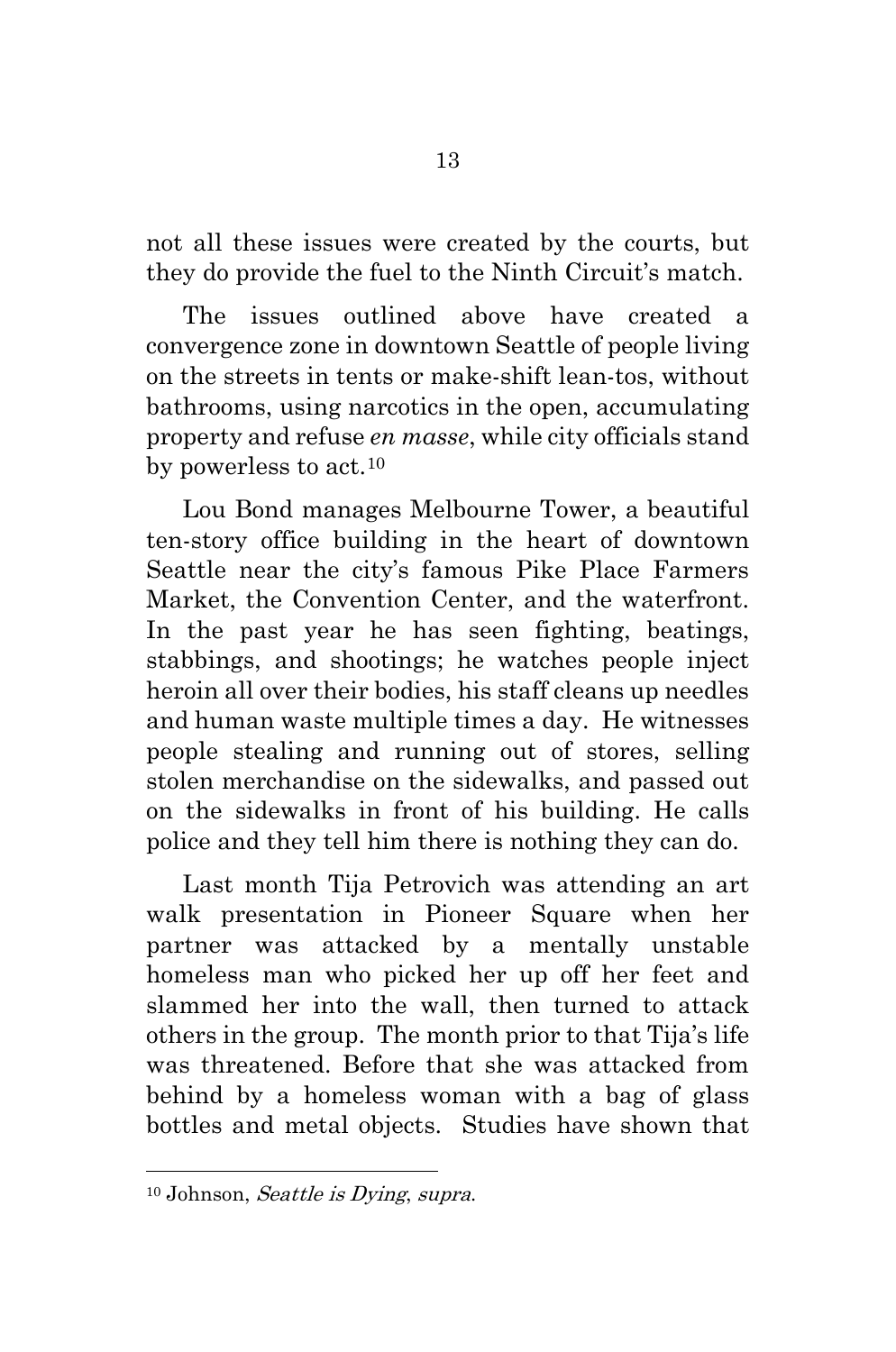increased time spent experiencing homelessness leads to higher levels of psychiatric distress, and lower rates of recovery from mental illnesses.[11](#page-18-0) By leaving society's defenseless to remain on the streets in the name of compassion and civil rights, we are ensuring their ultimate decline. By removing crucial tools from our local governments to get people help, the lower court in *Martin* is allowing them to die "with their rights on."[12](#page-18-1)

#### **C. Sacramento, California**

Sacramento's River District has long been home to multiple social services agencies and homeless individuals. While there are more than 400 shelter beds available in the district, there is also the highest concentration of tents on sidewalks and in parks. In July 2017, the tent count was under 30; today it is over 140 just in that one district. With a population of 1.5 million, Sacramento County counted 124 homelessrelated deaths in 2017.[13](#page-18-2) If you are homeless in

<sup>11</sup> Castellow, J., Kloos, B., Townley, G., *Previous homelessness as a risk factor for recovery from serious mental illnesses*. Community Mental Health Journal, vol. 51, pp. 674-84 (Aug. 2015).

<sup>12</sup> Treffert, DA, *Dying With Their Rights On*, American Journal of Psychiatry, 130(9), p. 1041 (Sept. 1973).

<sup>13</sup> Sacramento County Department of Health Services, Sacramento County 2018 Homeless Deaths Report: 1/1/2017- 12/31/2017 (Nov. 16, 2018),

https://dhs.saccounty.net/PRI/Documents/Health%20Care%20fo r%20the%20Homeless/Meeting%20Materials/2018/20181116/Ho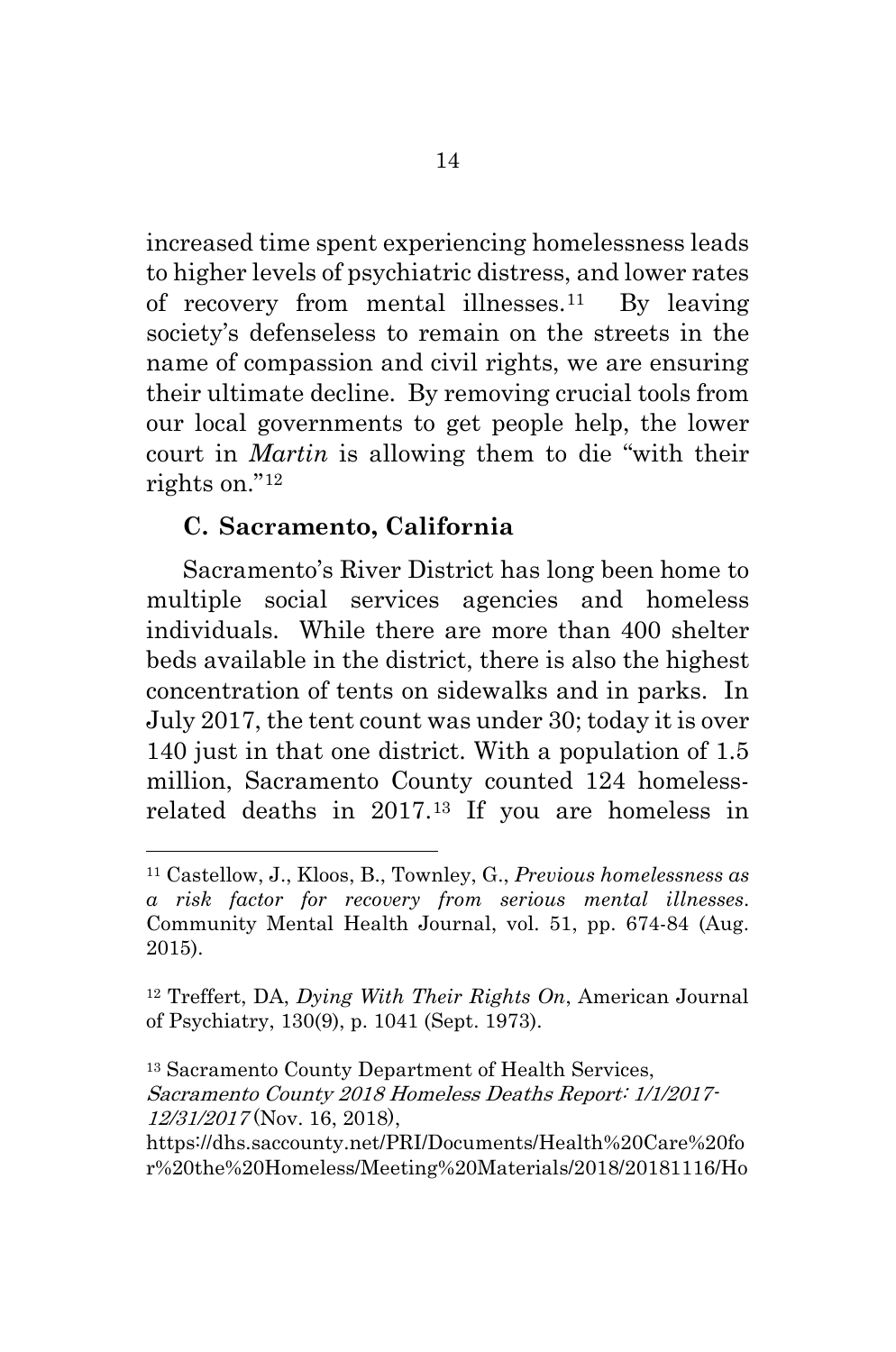Sacramento, your life expectancy is reduced by 33% (30 years for homeless women, 23 for homeless men). *Id*.

Vaughn Medford is the general manager for Sacramento Pipeworks, a climbing and fitness gym in the River District. His building is surrounded on three sides by homeless encampments, about which the City says it can do nothing due to the *Martin* decision. Recently one of the female residents from one of the tents broke a building window and flung a feces-filled towel inside; she returned later and attempted to heave a bag filled with urine through the same window. The month prior, one of his members cancelled his membership in a letter, noting: "This morning there was a man on the sidewalk outside the open garage door. From the weight room I could see him injecting IV drugs, his pants down and his genitals fully exposed. He was in view of a number of children who were also at the gym." Due to the building's surroundings, the children served by the center has been reduced drastically, from 1,558 in 2015 to only 500 projected in 2019.

<span id="page-20-0"></span>Various management entities in Sacramento have partnered with a group called Downtown Streets Team who employee homeless individuals in beautification projects in exchange for gift cards. The program is effective, but only for those who want to utilize its services; for those who, due to mental health issues, drug addiction, or any other reason, wish to

meless%20Deaths%20Report%202017%20- %20PowerPoint%20Presentation.pdf.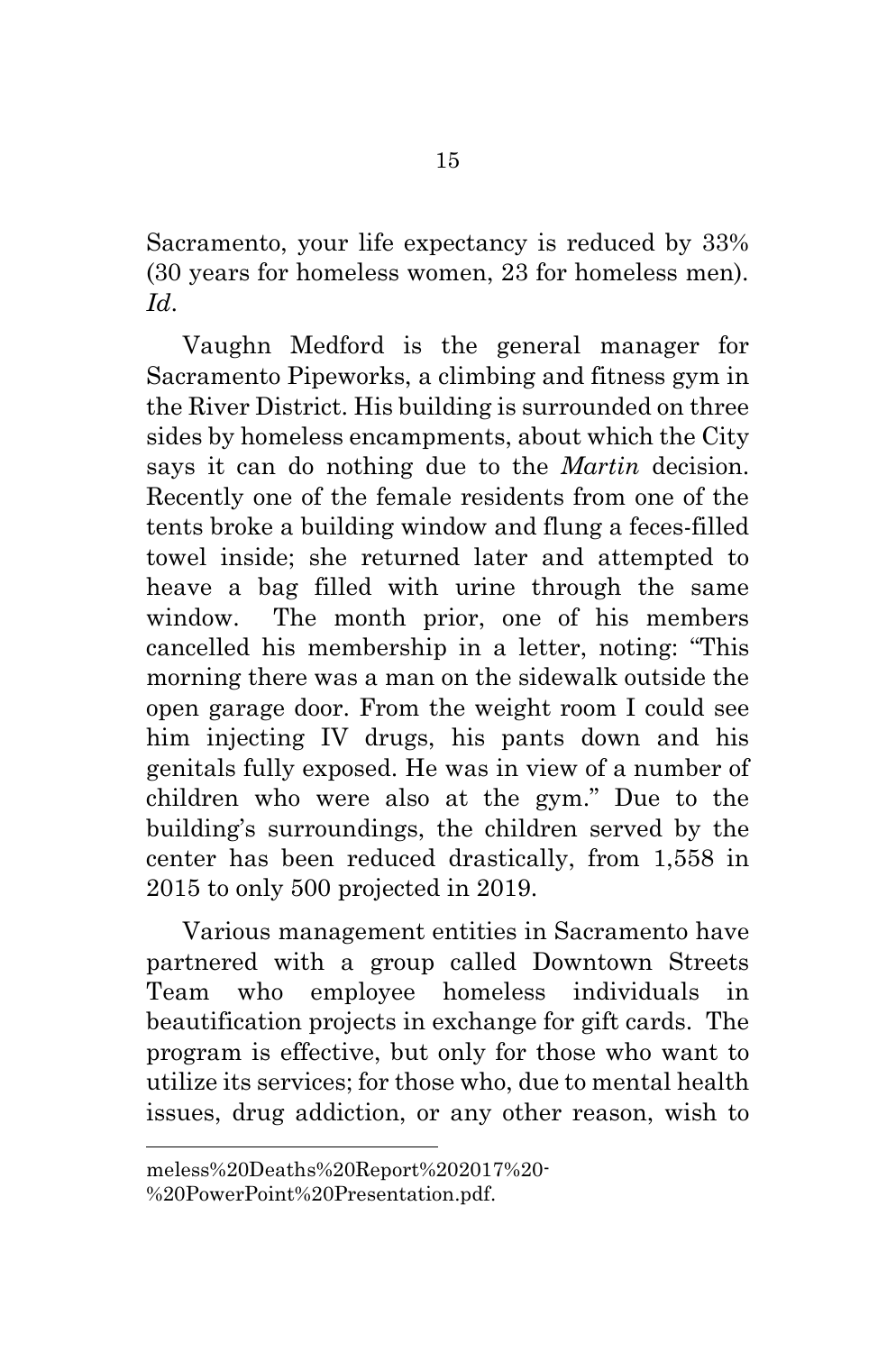remain on the street without lawful employment, there is no legal recourse.

According to the Downtown Sacramento Partnership homeless count, there has been a 47% increase in homeless persons living in public spaces from 2017 to 2019. Comparing the first half of 2019 in downtown Sacramento to the first half of 2018, 'Business robbery' increased 100%, 'Robbery of Person' increased over 50%, 'Business Burglary' increased 33% and 'Motor Vehicle Theft' increased by almost 30%. These increases not only reflect a change in the ability to manage the public spaces around businesses, but also an inability to manage criminal elements.

Salon owner Liz Novak had to shut down her salon because of the encampments outside her business, with its concomitant urine, feces, garbage, and crime; glass shop owner Robert Dutra was barricaded in his business for an hour with his four-year old child until the police could come.[14](#page-20-0) The City needs tools to be able to address the issues on a case-by-case basis. If assistance is unwelcome or declined, city officials must still have the means to enforce and maintain public health and safety standards for the greater good of everyone, including the homeless. *Martin* has

<sup>14</sup> Martin Gould, California's homeless crisis engulfs its capital as Sacramento's business owners tell how they confront naked junkies and streets covered in feces, urine, and syringes—with no solution in sight, Daily Mail (Aug. 28, 2019, 12:19 PM), https://www.dailymail.co.uk/news/article-7396585/Californiashomeless-crisis-engulfs-capital-Sacramentos-people-confrontnaked-junkies.html.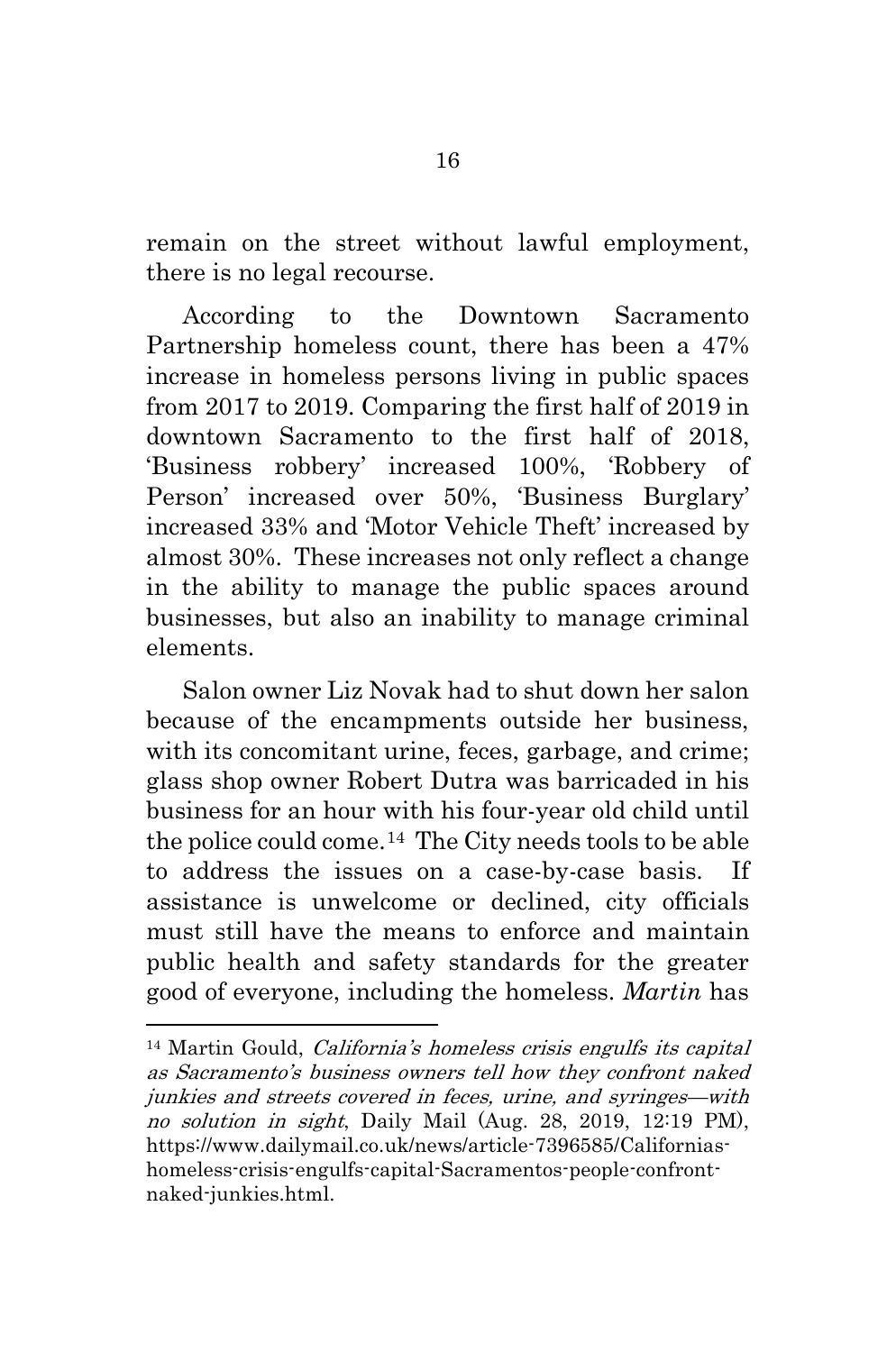created a hot seat where the most vulnerable among us is left as prey for the predators, and somehow this is celebrated as progress.

#### **D. Hollywood, California**

Hollywood—a neighborhood within Los Angeles, but sufficiently distinct to require separate discussion—is home to four business improvement districts ("BIDs"), funded by self-imposed assessments on property owners to secure public services beyond what the city provides, such as additional waste management, security and street cleaning. The community was an early adopter of supportive housing models and proactively worked to find offstreet solutions for Hollywood's chronically homeless and those who found more heartbreak there than fame. *Martin* and its predecessors have, however, eroded Hollywood's prior success. The area has experienced an increase in street encampments and in quality of life crime, as law enforcement efforts, hamstrung as they are, have been overwhelmed. Hollywood embraced the City's "bridge home" project, an effort to temporarily house and ultimately stabilize seventy chronic homeless locals. But those operating the facility acknowledge that a substantial number of entrants choose not to follow even their few residential rules and return to the streets—where law enforcement is, by virtue of the practical impacts of *Martin*, unable to enforce anti-camping restrictions even for those who have refused shelter. Hollywood's experience proves that even expensive temporary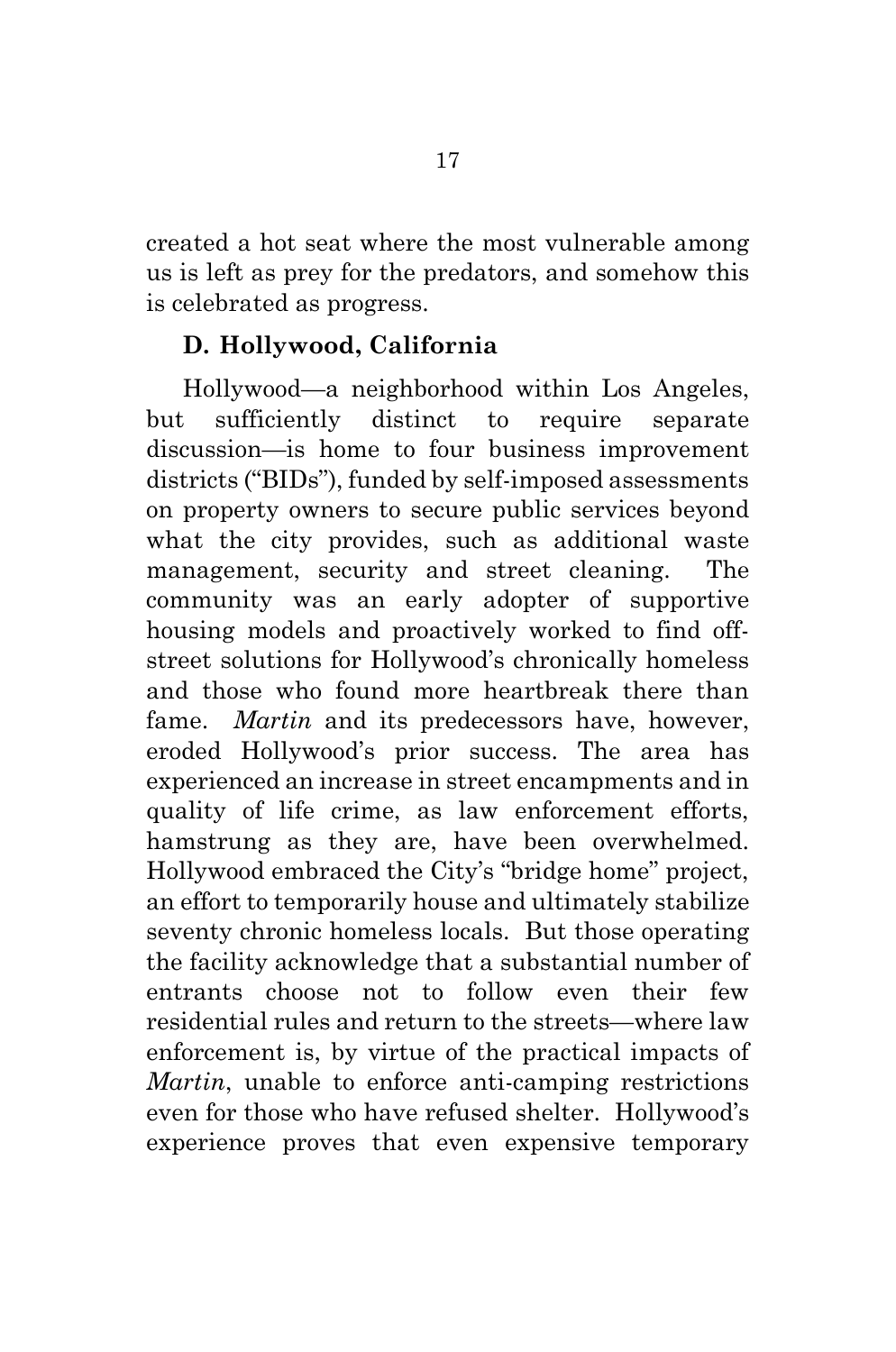shelter is no solution in the absence of coextensive law enforcement.

Amber Mead, a Hollywood resident, watched as police officers retrieved two machetes, drug paraphernalia, and bags of human waste from a tent blocking her path to work; she no longer considers walking a viable commuting option. Jim Moushoul, a small business owner, has had rocks hurled through his windows on multiple occasions and has to clean human waste from his business frontage on a daily basis, often all from the same offenders after arrest and prompt release. Public defecation, urination, masturbation, and other forms of exposure have become commonplace. Verbal and physical attacks on women has imprisoned female residents in their own homes and vehicles. Some businesses have taken to escorting employees to lunch or, worse, insulate them within office buildings by providing meals and other amenities so they never have to venture onto Hollywood's streets.

Since the opening of the "bridge home" facility six months ago, a project supported by the Hollywood Entertainment District BID, BID employees have conducted a weekly count of homeless throughout the district and have seen a 50% increase. A survey of nearly 1000 residents, business and property owners, and local employees had startling results: 75% described Hollywood as "very dirty/dirty" and 46% characterized Hollywood as "very unsafe/unsafe," attributing these conditions most often to homelessness. The top four issues respondents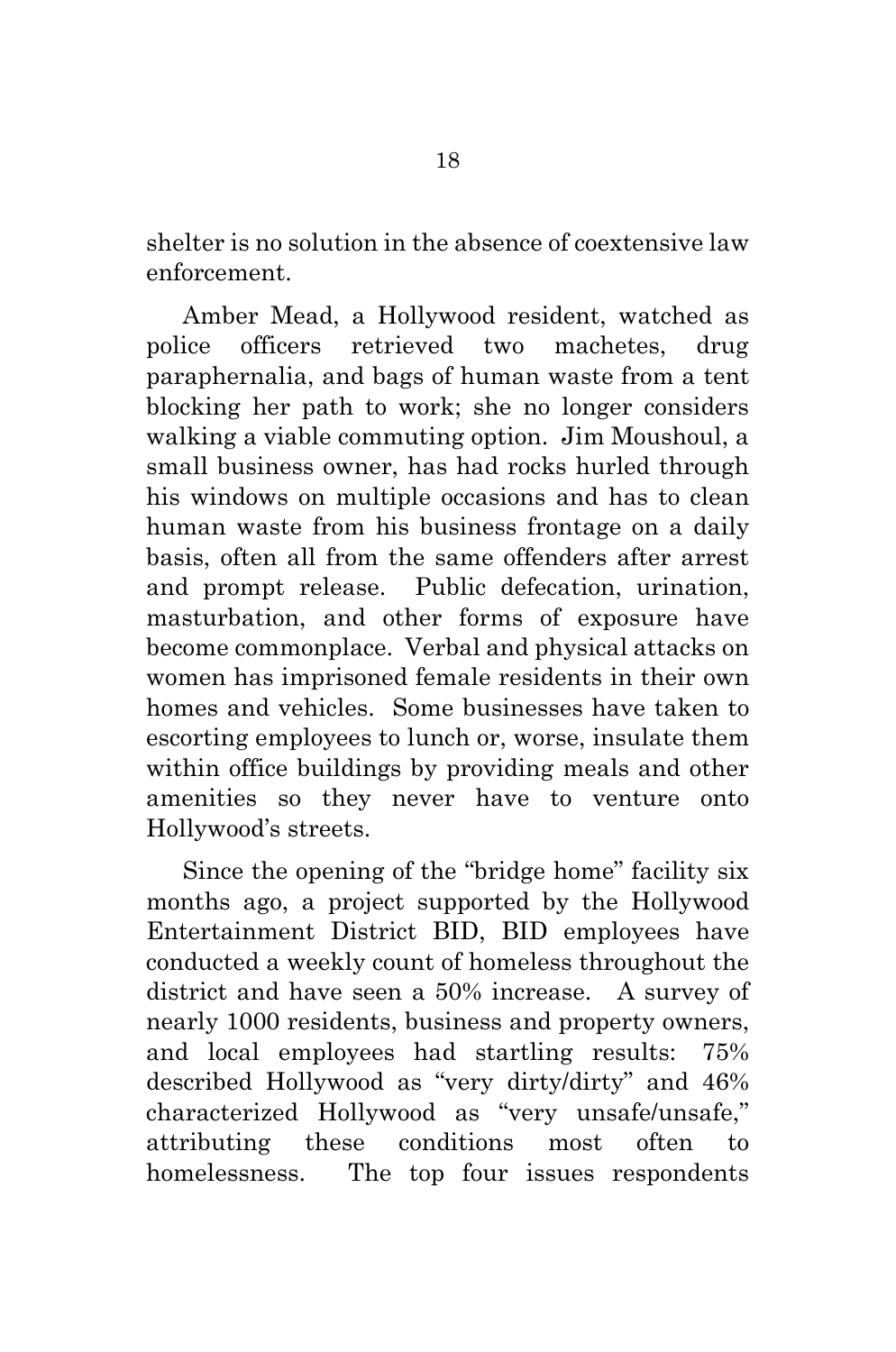considered most important for Hollywood were "homeless services" (83%), "cleanliness" (79%), "public safety" (67%), and "disruptive street behavior" (63%), again virtually entirely related to homeless encampments. All this despite some 60 organizations in Hollywood providing homeless services and the BID's expenditure of \$2 million for supplemental street cleaning services, removal of 15 tons of trash per week from public homeless encampments, and \$3 million for safety and security services.

The Hollywood community has been a good citizen, welcoming a shelter and coordinating services and providers for the benefit of those living on the streets who truly need and want help. But without practical street-level enforcement of quality of life protections to discourage those who don't want help from preying on everyone else—protections as important for those on the streets as for those who live, work, and visit Hollywood—this most famous "city" in the world, built on hope and visited by ten million people yearly, is able to offer less and less.

## **II. Outside the Ninth Circuit, the Ambiguous Language and Circuit Split is Wreaking Havoc**

Between the split of authority and the ambiguity in the *Martin* order, cities are left baffled about how to balance their obligations to maintain the safety, health and welfare of its citizens with constitutional rights of its homeless. Rather than grapple with these issues and face costly litigation, cities even outside the Ninth Circuit are throwing up their hands and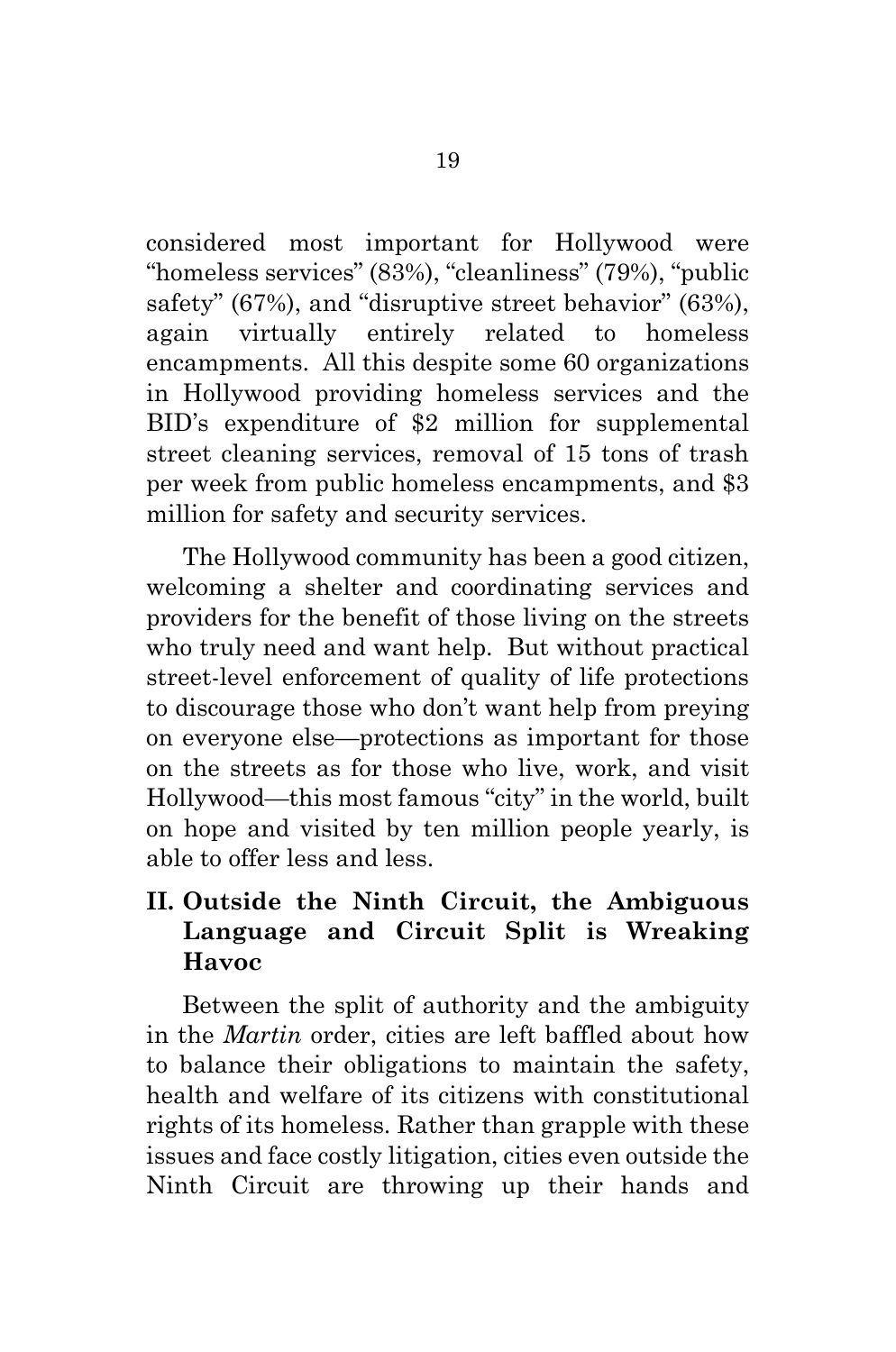refusing to act at all. And just as in the Ninth Circuit, the practical result has been disastrous.

### **A. Austin, Texas**

Austin is suffering its own homelessness crisis. In June of this year, in direct response to the *Martin*  decision and threats of nationwide litigation aimed at extending *Martin* to other jurisdictions, Austin amended multiple ordinances relating to homeless activities. It is no longer a crime to "camp" or sit/lie down in a public area unless that individual is "intentionally, knowingly, or recklessly" a health or safety threat or is making the use of public property "unreasonably inconvenient or hazardous."

Before the amendments, officers had a 98 percent voluntary compliance rate; that is, they wrote citations only two percent of the time they encountered persons violating these ordinances. Typically, officers and other city workers were able to use these ordinances to incentivize homeless persons to utilize social services. With the new ordinance amendments, the number of people living on downtown sidewalks just in the last couple months has increased by 135 percent and homeless persons have no incentive to utilize services…so they don't.

Austin has consistently ranked in the top five safest large cities in the United States. Now downtown office tenants are declining to renew leases. Companies recently recruited to downtown are expressing regret and failing to expand or sustain Austin operations. Employees and residents report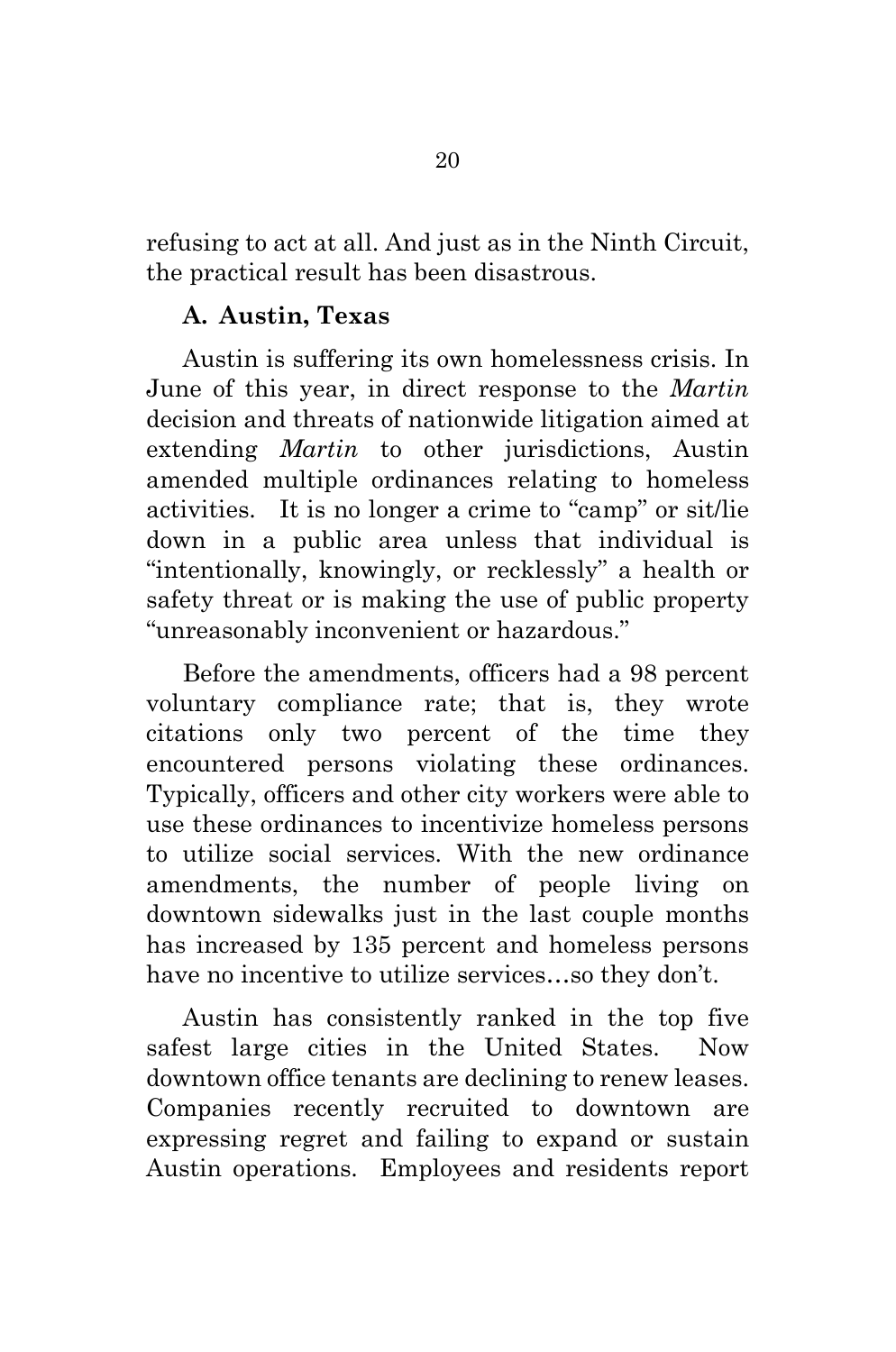being assaulted, aggressively pursued, and harassed on their way to and from offices. Hotels report that post-visitor survey show that an increasing number of travelers say they will never return. Meeting and convention groups are choosing to go to other cities citing incidents of aggressive behavior and the perception of lack of public safety as reasons. Residents are making plans to move out of downtown.

For the past three months, this issue has nearly consumed city management, city council members, the Downtown Austin Alliance (DAA), and many key stakeholders and citizens. It is driving a wedge into the community at a time when it needs to be united in its efforts to address homelessness. Incidents of retribution targeting the homeless or their property have been reported.

For many years the DAA has played a leadership role in efforts to address homelessness. Since July 1, there have been five community forums about the ordinances that drew attendance of approximately 4,000 people. At most events, the audiences have remained civil, but at others, attendees have become quite heated, expressing anger, and resentment; a clear reflection of compassion-fatigue.

<span id="page-26-0"></span>In its September 18-20 meetings, the Austin City Council once again considered amending the ordinances. At a special-called Council meeting held on September 18, 270 citizens testified. And, contrary to the Council's stated intention to implement restrictions as more shelter, services and housing were made available, there have been no new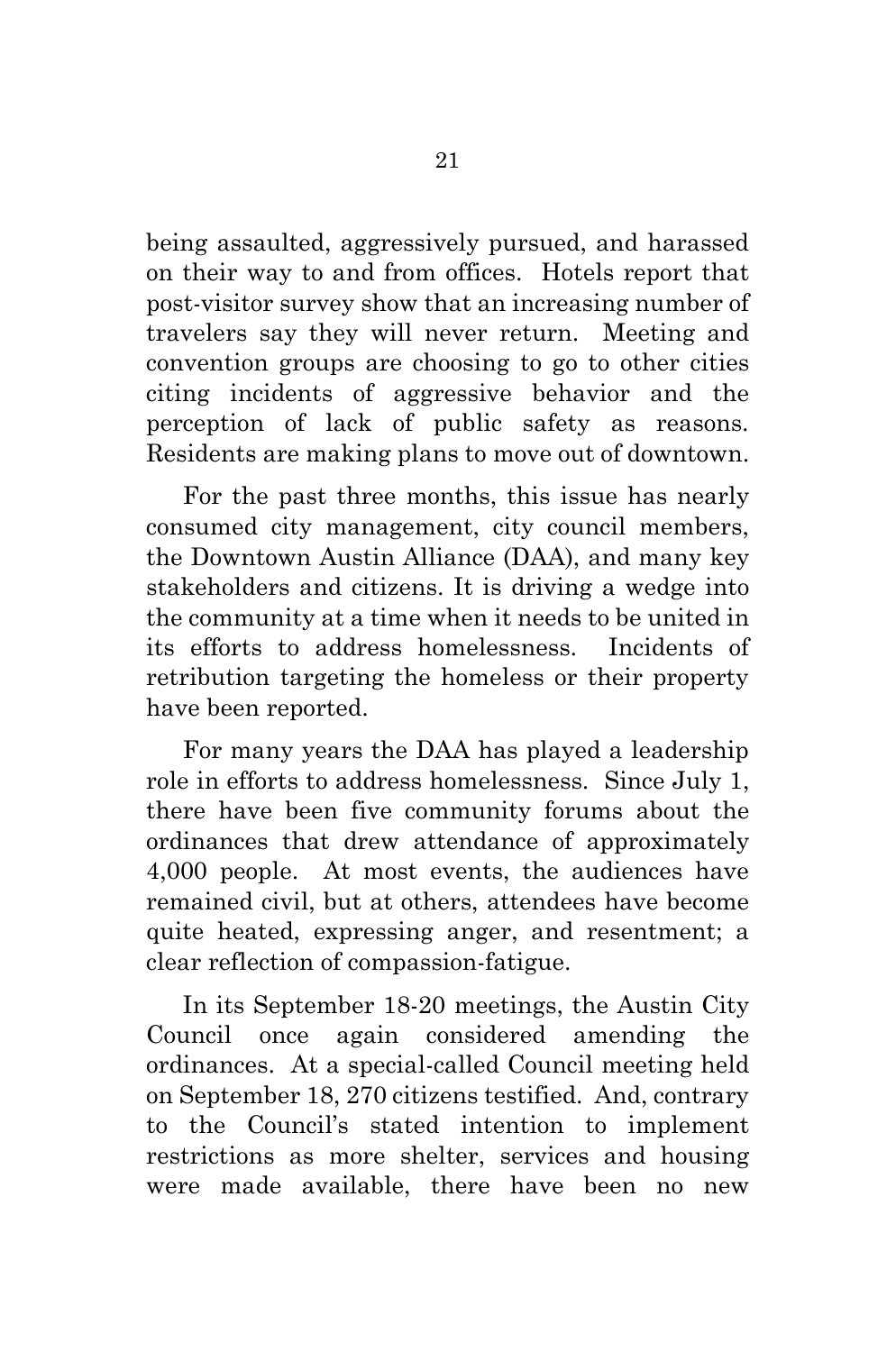emergency shelter beds, navigation centers or services, temporary or permanent housing units created or approved. Council postponed the vote, citing the contentiousness of the meetings.

Without guidance from this Court, Austin remains paralyzed and its community in crisis. Its homeless desperately in need of help—will begin to deteriorate and soon may resemble those in California.

#### **B. Chicago, Illinois**

<span id="page-27-0"></span>Chicago's homeless response is inconsistent, based on a series of vague municipal codes, an ambiguous "Homeless Bill of Rights," and legal settlements that may or may not be binding on the city.[15](#page-26-0) While the city pays lip service to addressing its homeless population, it leans heavily on the business management associations, such as Chicago Loop Alliance, for primary contact. The Chicago Loop has outreach ambassadors, street clean-up teams and protocols in place to address concerns like aggressive panhandling or tents set up that block public rightsof-way. Yet when the situation goes beyond voluntary compliance, and criminal conduct needs to be

<span id="page-27-3"></span><span id="page-27-2"></span><span id="page-27-1"></span><sup>15</sup> Odette Yousef, Where can homeless people pitch tents in Chicago?, Chicago Coalition for the Homeless (Oct. 23, 2017), https://www.chicagohomeless.org/wbez-can-homeless-peoplepitch-tents-chicago/.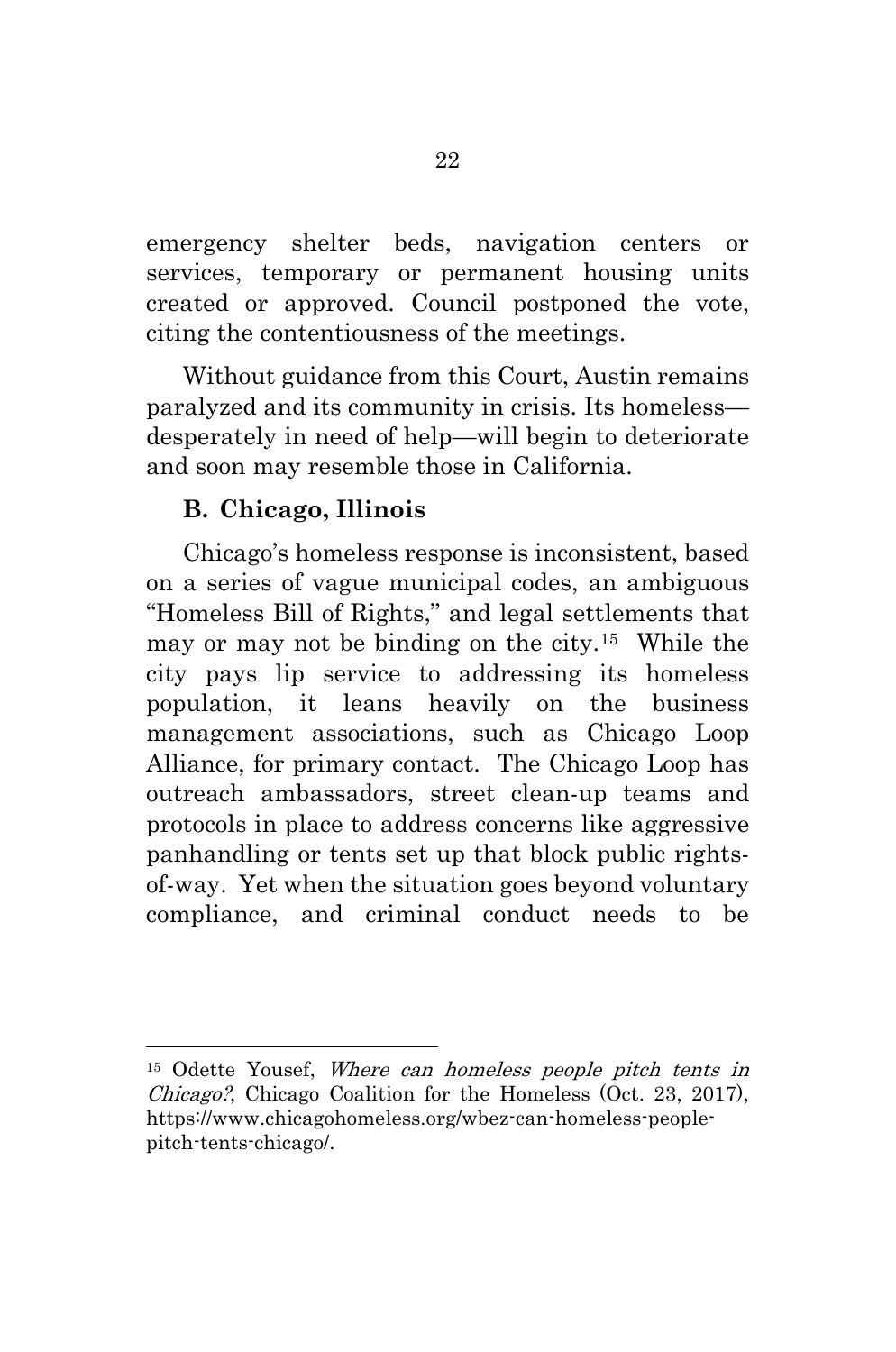addressed, city officials are reticent to act due to the uncertain legal climate.

There is a long-standing tent encampment in an area of Chicago known as "South Loop." In January of this year, a propane tank exploded;<sup>[16](#page-27-0)</sup> in February one man shot and killed another over an argument about a heater.[17](#page-27-1) City workers came in and tried to connect residents with shelters and other housing, while cleaning the area; many refused and chose to stay.[18](#page-27-2) In April a woman was sexually assaulted by a fellow resident.[19](#page-27-3) In July, another woman was sexually assaulted and severely beaten after one of the encampment residents promised to provide her

 $17$  Tom Schuba, Homeless man shot to death at "Tent City" in South Loop: state police, Chicago Sun Times (Feb. 19, 2019), https://chicago.suntimes.com/2019/2/19/18355088/homelessman-shot-to-death-at-tent-city-in-south-loop-state-police.

https://chicago.suntimes.com/2019/3/29/18458338/massive-

<sup>&</sup>lt;sup>16</sup> Evelyn Holmes, *Propane tank explodes at South Loop tent city*, 80 homeless people forced to move, ABC Chicago (Jan. 30, 2019), https://abc7chicago.com/propane-tank-explodes-at-south-looptent-city-80-homeless-people-moved/5113652/.

<span id="page-28-0"></span><sup>18</sup> Mitchell Armentrout, Massive Tent City cleanup biggest in recent memory, residents say, Chicago Sun Times (Mar. 29, 2019),

<span id="page-28-1"></span><sup>19</sup> Homeless woman sexually assaulted in "Tent City" in Chicago, Fox Chicago (Apr. 3, 2019), https://www.fox32chicago.com/news/homeless-woman-sexuallyassaulted-in-tent-city-in-chicago.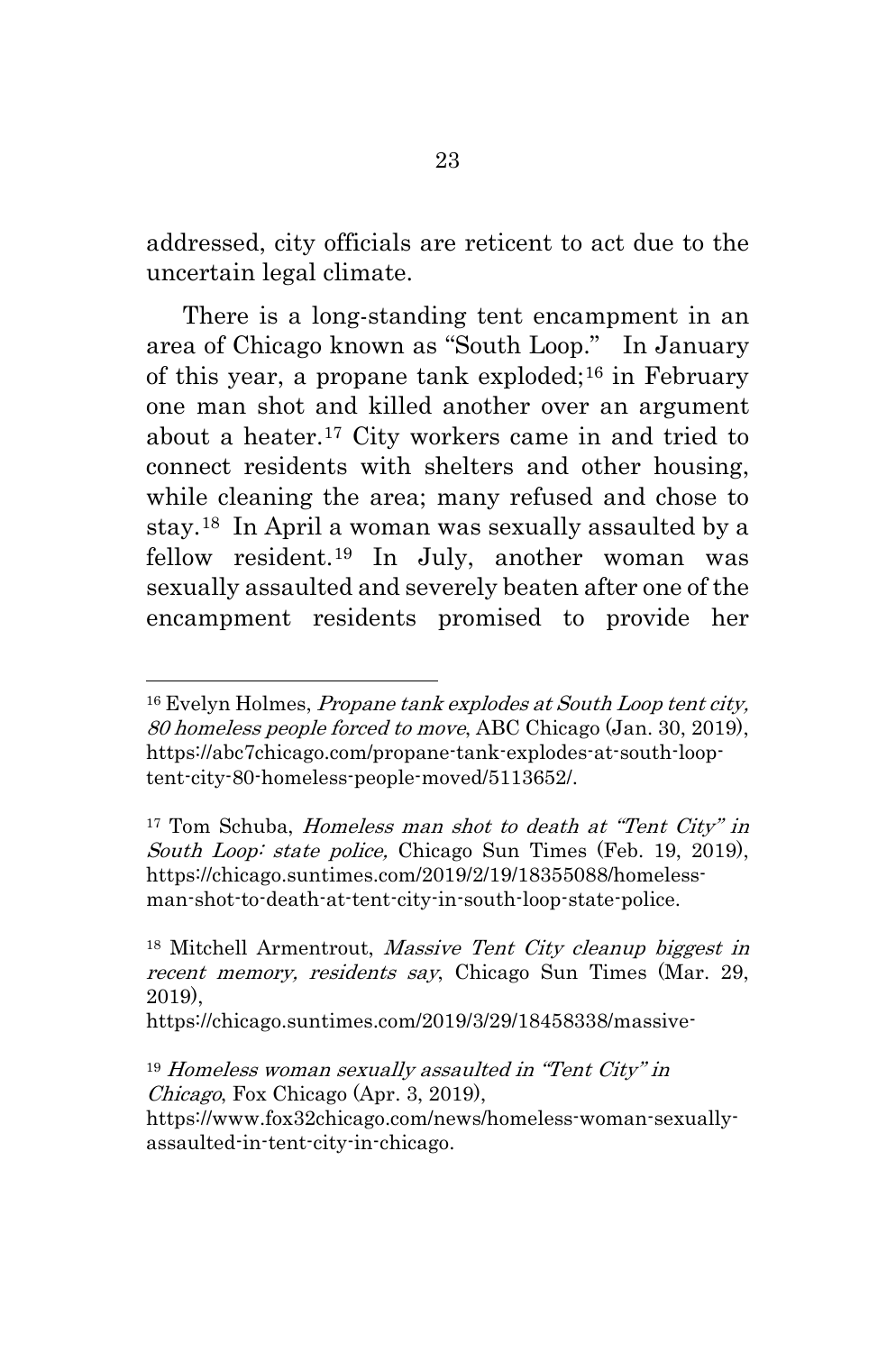shelter.[20](#page-28-0) Meanwhile garbage builds and unsanitary conditions thrive. Every attempt to clear and clean the area has been met with threats of legal challenge and city officials unclear on the law governing these issues, sit on their hands. The encampment remains today.

### **C. Indianapolis, Indiana**

In response to a lawsuit several years ago, Indianapolis established a "Homeless Bill of Rights" modeled after Chicago's. While the intent was honorable and noble, in practice it has become more difficult to connect homeless people with services. Since 2015, while the number of homeless persons has steadily decreased, the number of people who are dying after experiencing homelessness has been steadily increasing.<sup>21</sup> Homeless individuals are now exposed to the elements for longer periods of time, many of whom are self-medicating with alcohol and narcotics; the result is not only leading to increased

<sup>20</sup> Matthew Hendrickson, Woman sexually assaulted at homeless encampment after man promised to find her shelter, Chicago Sun Times (July 11, 2019),

https://chicago.suntimes.com/2019/7/11/20690686/tent-cityhomeless-camp-chicago-sexual-assault-crime-kenneth-horner.

 $21$  Hayleigh Colombo, *Indianapolis grappling with increase in* deaths among homeless population, Indianapolis Business Journal (Jan. 24, 2019), https://www.ibj.com/articles/72185 indianapolis-grappling-with-increase-in-deaths-amonghomeless-population.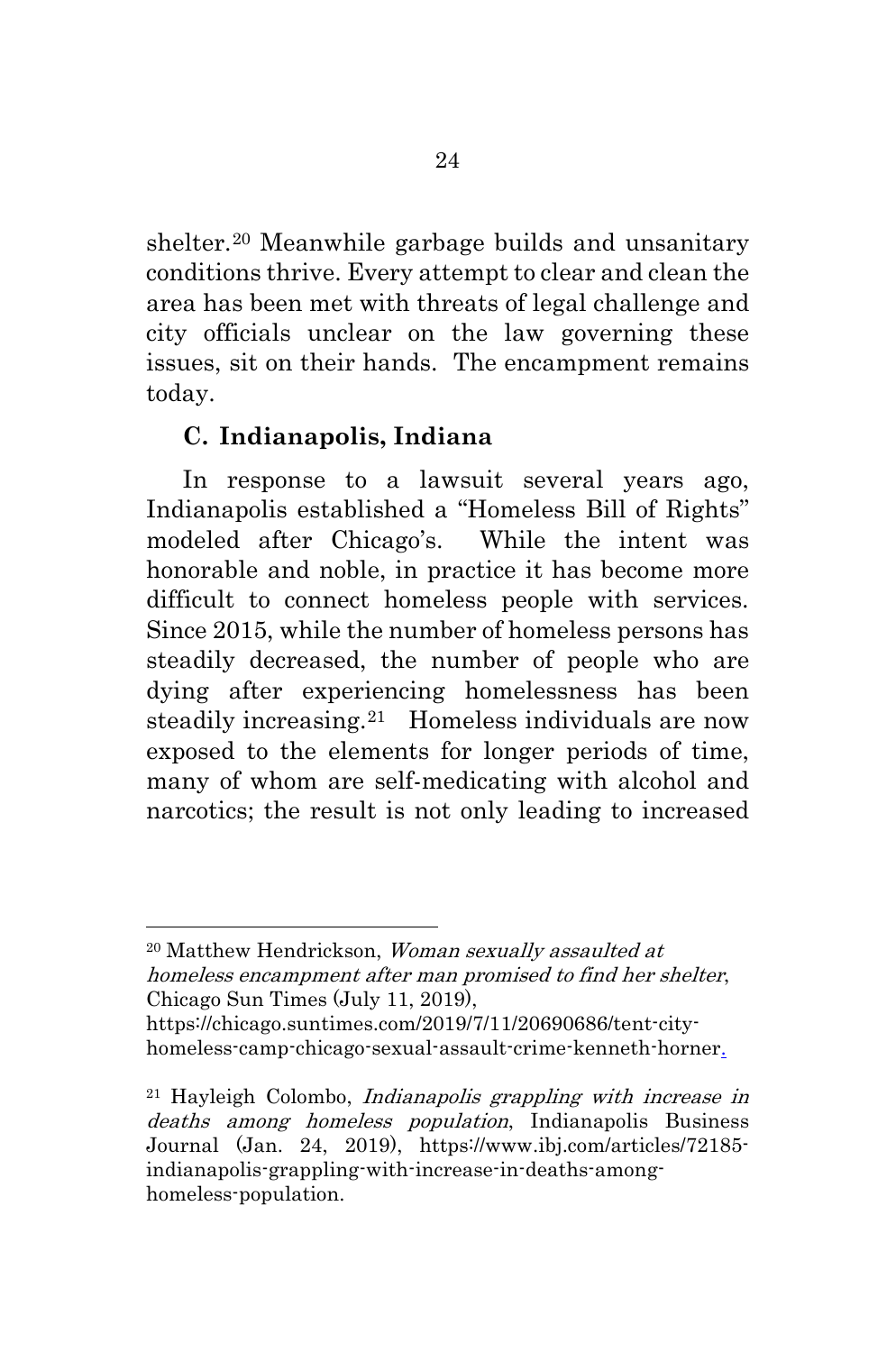deaths by natural causes, but also drug overdoses, suicides, and homicides.

Peggy Thomas lived on the streets for over a decade when she was found in winter two years ago "basically frozen to the ground, her heart rate almost gone." She soon was placed in permanent housing, but never fully recovered "mentally or physically" and died within two years. *Id*.

Downtown Indy is a private, nonprofit organization focusing on developing, managing, and marketing downtown Indianapolis. It is helping to coordinate multiple agencies, support building new housing units, and reach into this crisis on a groundlevel; yet like other cities, its effectiveness is limited by its lack of constitutional authority bestowed exclusively on the government. And yet for reasons of legal ambiguity, the local government is not acting and people, like Peggy, are dying.

#### **D. Baltimore, Maryland**

As in other large cities, Baltimore is left in the dark on how to address its homeless issues. And like Seattle, the issue is more complicated because the city's police department has been under a consent decree for years. With insufficient guidance from the courts on the legality of ordinances addressing the myriad of homeless issues, the city has declined to pass virtually any restrictions on public living. Even high-level nuisance laws are ignored. Aggressive carwindow-washing by homeless people has become an issue: people are trapped in their cars and intimidated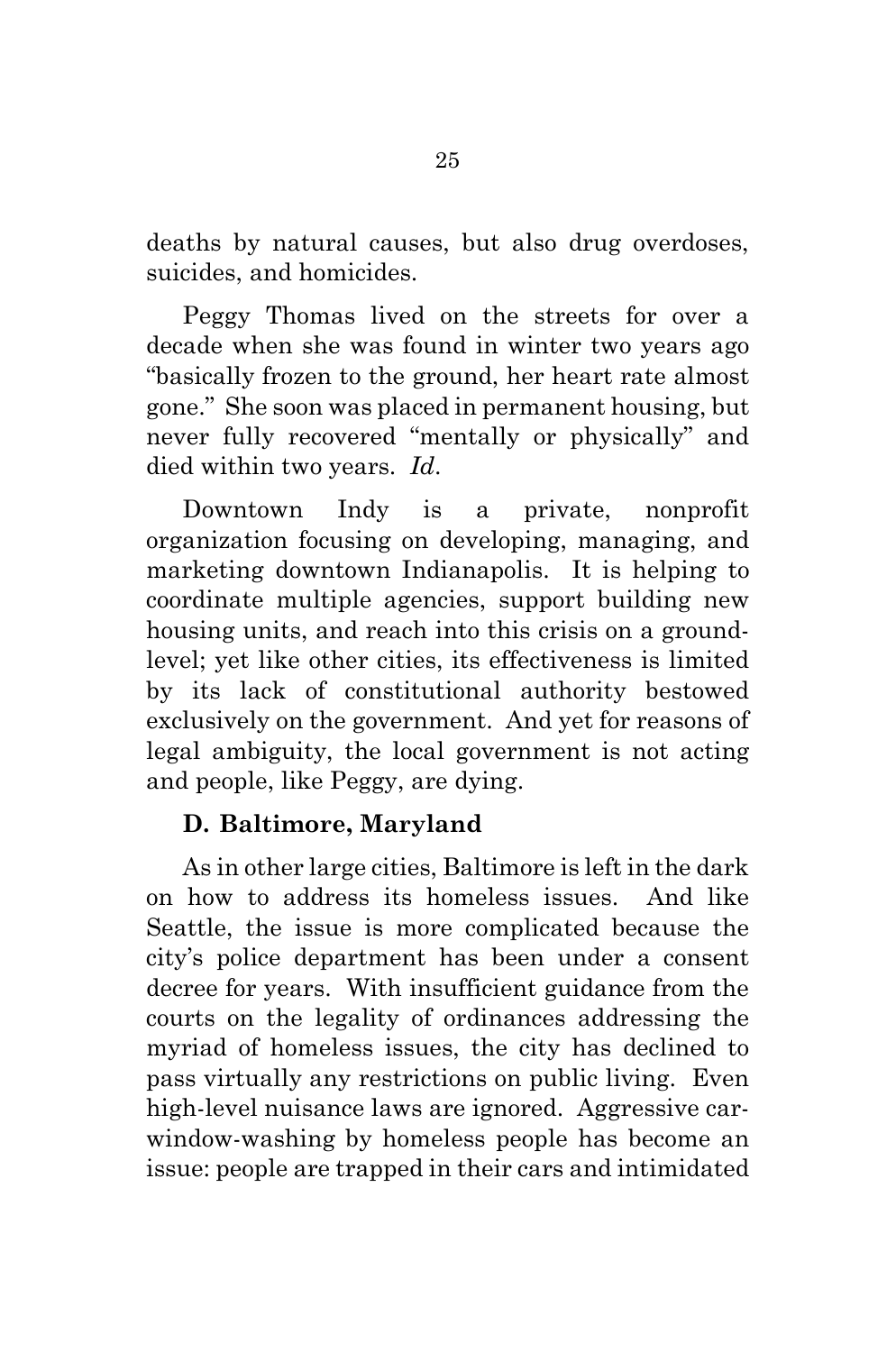into giving money for a service they did not ask for; if payment is declined, often there is retaliation. Yet the city has no restrictions against aggressive panhandling, largely due to the confusion about the constitutionality of such an ordinance.

The city now looks to the private sector, specifically the Downtown Partnership of Baltimore, for virtually all homeless support, including helping homeless persons obtain identification, connecting them with families where possible, finding temporary or permanent housing, and addressing immediate concerns like food and clothing. Baltimore Police Department is even disbanding its Homeless Outreach Team for lack of efficacy. When a homeless individual is trespassing on private property, and that property owner or store manager calls the police, *if* an officer even arrives the owner or manager is typically told that unless there was a violent assault, the officer will not address it. Even when a person is in crisis officers are rarely willing to justify a petition for emergency assistance because of the legal implications.

<span id="page-31-0"></span>The City of Baltimore's unwillingness or inability to act effectively on this issue did not start with *Martin,* but *Martin* has muddied the already opaque waters surrounding a local government's legal capabilities in addressing homeless-related issues. It is easier to do nothing than to do the wrong thing and face a lengthy court battle or (perhaps worse politically) bad press. Yet that means once again the onus is placed on the private sector to try to cover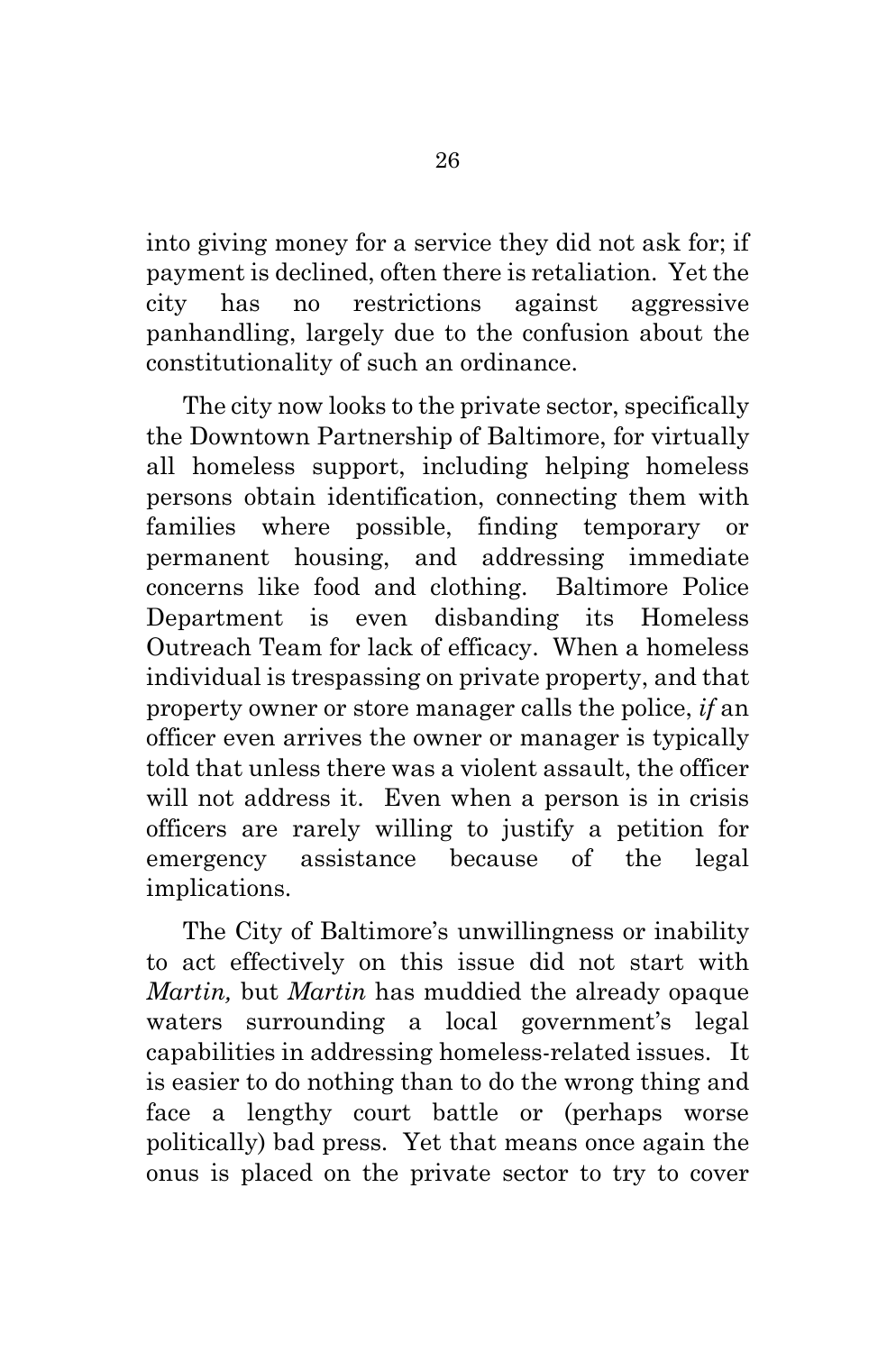what is typically a government responsibility. And yet, once again, the private sector lacks the authority to enforce laws, thereby making its efforts minimally effective. When a person rebuffs efforts to re-connect her to civilization, and there is no incentive for her to do so, she is subject to the elements … and in Baltimore's harsh weather, that means death.<sup>[22](#page-31-0)</sup>

#### **CONCLUSION**

Cities want to help. Private businesses and residents want to help. We as a society want to lift our poor and downtrodden up off the street and into a better life. *Martin*, though well-intentioned, does the opposite. It removes a crucial tool from local governments' toolbelts, making the connection between shelter-resistant homeless and critical services nearly impossible. As our homeless stay on the streets longer, they are irreparably psychologically and physically affected; crime increases, diseases spread, homelessness becomes entrenched, acts of violence become commonplace, and rampant drug use further compounds the challenges facing the homeless, making it nearly impossible for people to move out of homelessness and gain economic stability. And as we as citizens are forced to sit by and watch it happen, our humanity slips away. Amici urge

<sup>22</sup> Theo Hayes, Crews working to offer resources to homeless during bitter cold, WBAL TV 11, show transcript (Jan. 30, 2019, 5:17 PM), https://www.wbaltv.com/article/baltimore-homelessbitter-cold-conditions/26090995.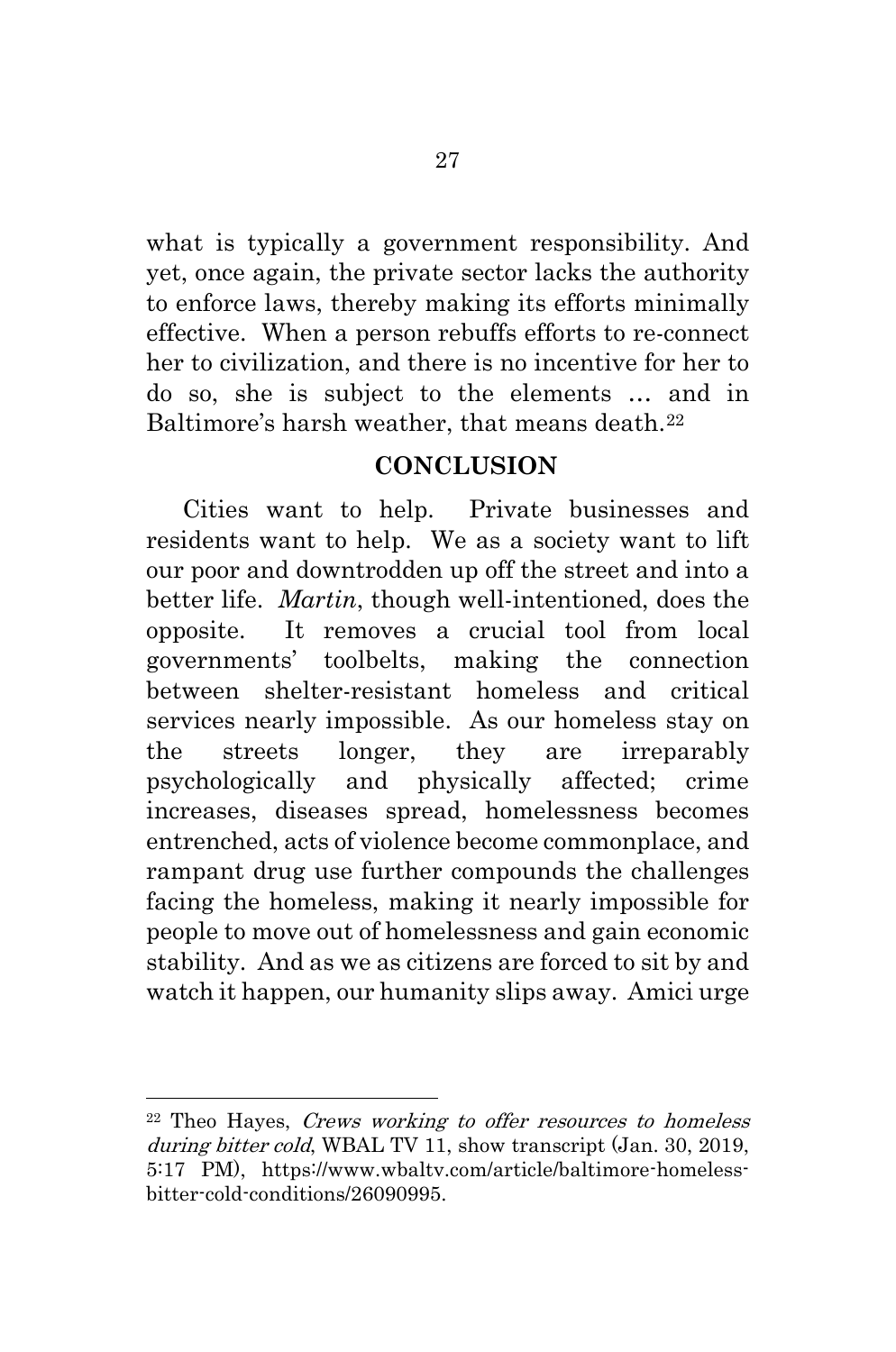this court to grant review and address this most pressing crisis.

Respectfully Submitted,

MATTHEW D. UMHOFER ELIZABETH A. MITCHELL *Counsel of Record*  SPERTUS, LANDES, & UMHOFER LLP 617 W. 7TH STREET, SUITE 200 LOS ANGELES, CA 90017 (213) 205-6520 [emitchell@spertuslaw.com](mailto:emitchell@spertuslaw.com)

SEPTEMBER 24, 2019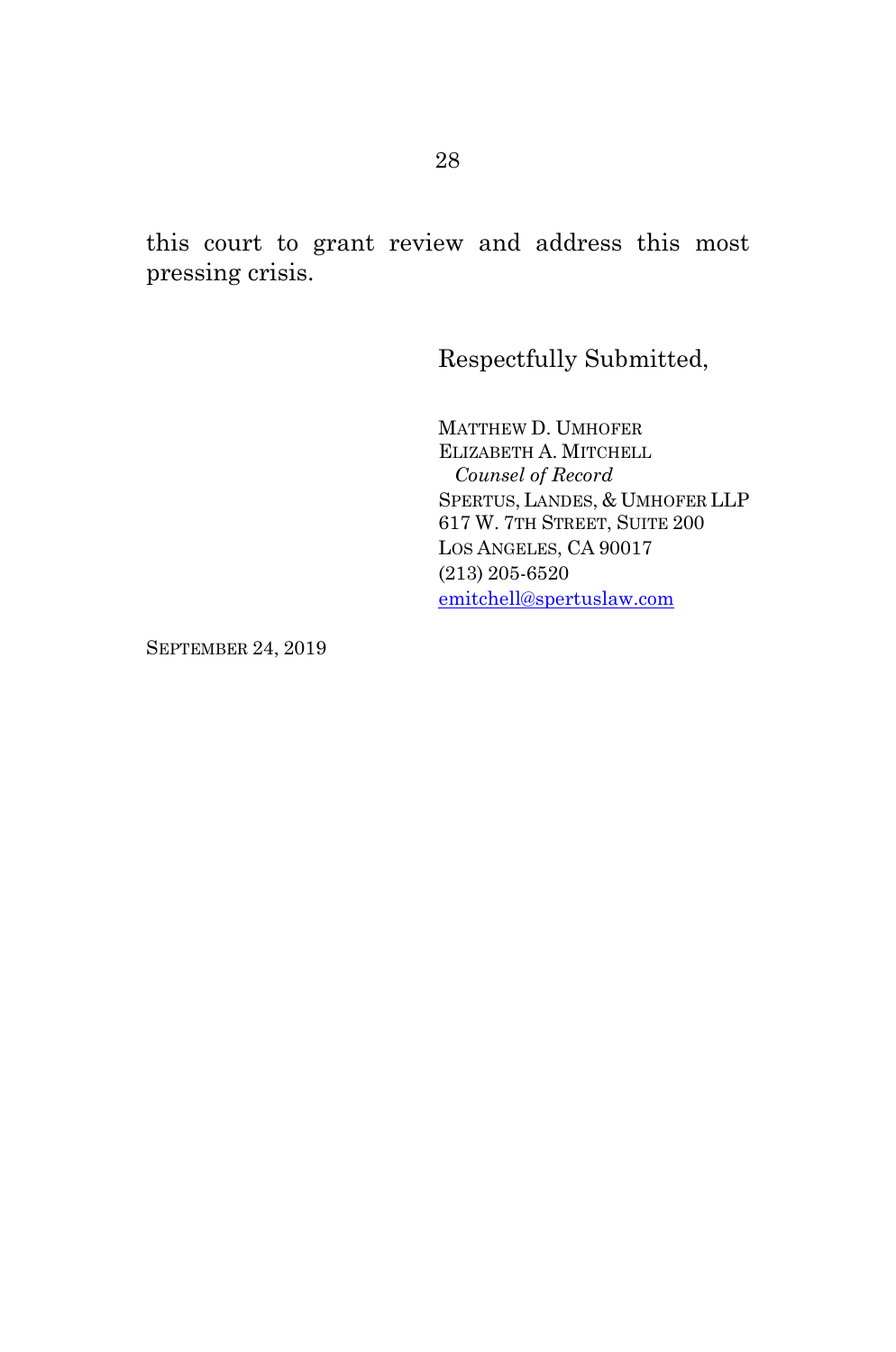#### CERTIFICATE OF WORD COUNT

As required by Supreme Court Rule 33.1(h), I certify that the document contains 5,985 words, excluding the parts of the document that are exempted by Supreme Court Rule 33.1(d).

I declare under penalty of perjury that the foregoing is true and correct.

Executed on September 24, 2019

\_\_\_\_\_\_\_\_\_\_\_\_\_\_\_\_\_\_\_\_\_\_\_\_\_\_\_

Elizabeth A. Mitchell Spertus, Landes, & Umhofer LLC